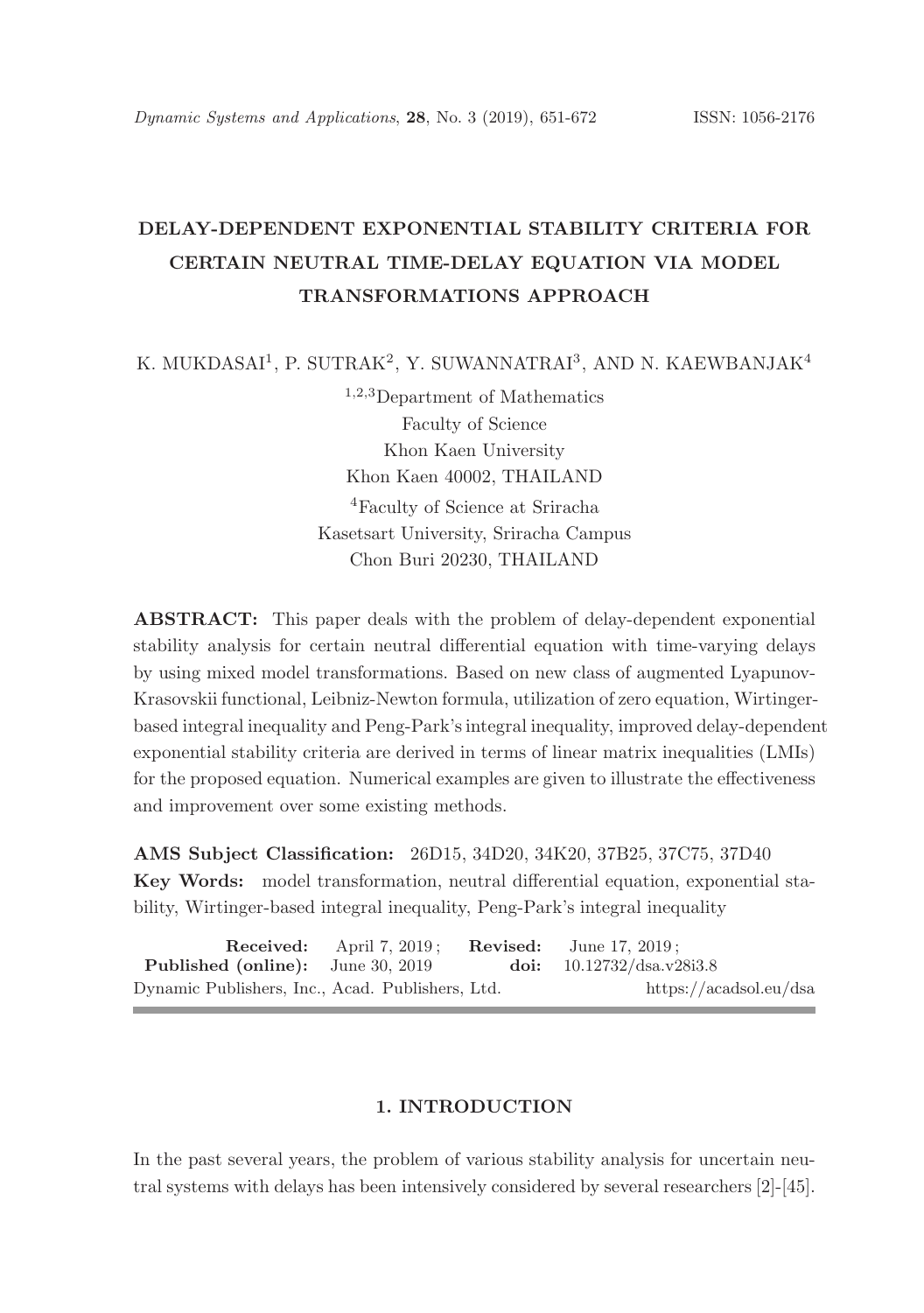Since neutral delayed systems (equations) have already been applied in many fields, such as population ecology, distributed networks containing lossless transmission lines, propagation and diffusion models, and partial element equivalent circuits in very large scale integration systems [25]. Furthermore, the delay-dependent stability criteria of certain neutral differential equations (CNDE) have been received considerable attention in recent years. Delay-dependent asymptotic stability criteria for CNDE with constant delays have greatly been discussed in [10, 22, 27, 29, 35, 41] by using several model transformation method and Lyapunov-Krasovskii functional approach, while the problem of exponential stability analysis has been studied with model transformation method in [35]. In [7, 8, 20], the authors investigated the problem of exponential stability analysis for CNDE with time-varying delays by several methods. In [7], the results are derived without the use of the model transformation methods and the bounding technique, but using model transformation method, radially unboundedness and Lyapunov-Krasovskii functional approach are presented in [20].

In the existing literatures, the CNDE with constant delays has extremely been considered in [10, 22, 27, 29, 35, 41] of the form

$$
\frac{d}{dt}[x(t) + px(t - \tau_2)] = -ax(t) + b\tanh x(t - \sigma_2), \quad t \ge 0,
$$
\n(1)

where a, b,  $\tau_2$ ,  $\sigma_2$  are positive real constants and  $|p|$  < 1. For each solution  $x(t)$  of (1), we assume the initial condition

$$
x_0(t) = \phi(t), \quad t \in [-\omega, 0],
$$

where  $\phi \in C([-\omega, 0]; R)$ ;  $C([-\omega, 0], R)$  denotes the space of all continuous vector functions mapping  $[-\omega, 0]$  into R when  $\omega = \max\{\sigma_2, \tau_2\} \in R^+$ . The asymptotic stability of (1) has greatly been discussed in [10, 22, 27, 29, 35, 41].

More recently, the authors studied the problem of exponential stability analysis for CNDE with time-varying delays in [7, 8, 20]

$$
\frac{d}{dt}[x(t) + px(t - \tau(t))] = -ax(t) + b\tanh x(t - \sigma(t)), \quad t \ge 0,
$$
\n(2)

where a, b are positive real constants and  $|p| < 1$ .  $\tau(t)$  and  $\sigma(t)$  are neutral and discrete time-varying delays, respectively,

$$
0 \le \tau(t) \le \tau_2, \quad \dot{\tau}(t) < \tau_d,\tag{3}
$$

$$
0 \le \sigma(t) \le \sigma_2, \quad \dot{\sigma}(t) < \sigma_d,\tag{4}
$$

where  $\tau_2$ ,  $\sigma_2$ ,  $\tau_d$  and  $\sigma_d$  are given positive real constants. For each solution  $x(t)$  of (2), we assume the initial condition

$$
x_0(t) = \phi(t), \quad t \in [-\omega, 0], \tag{5}
$$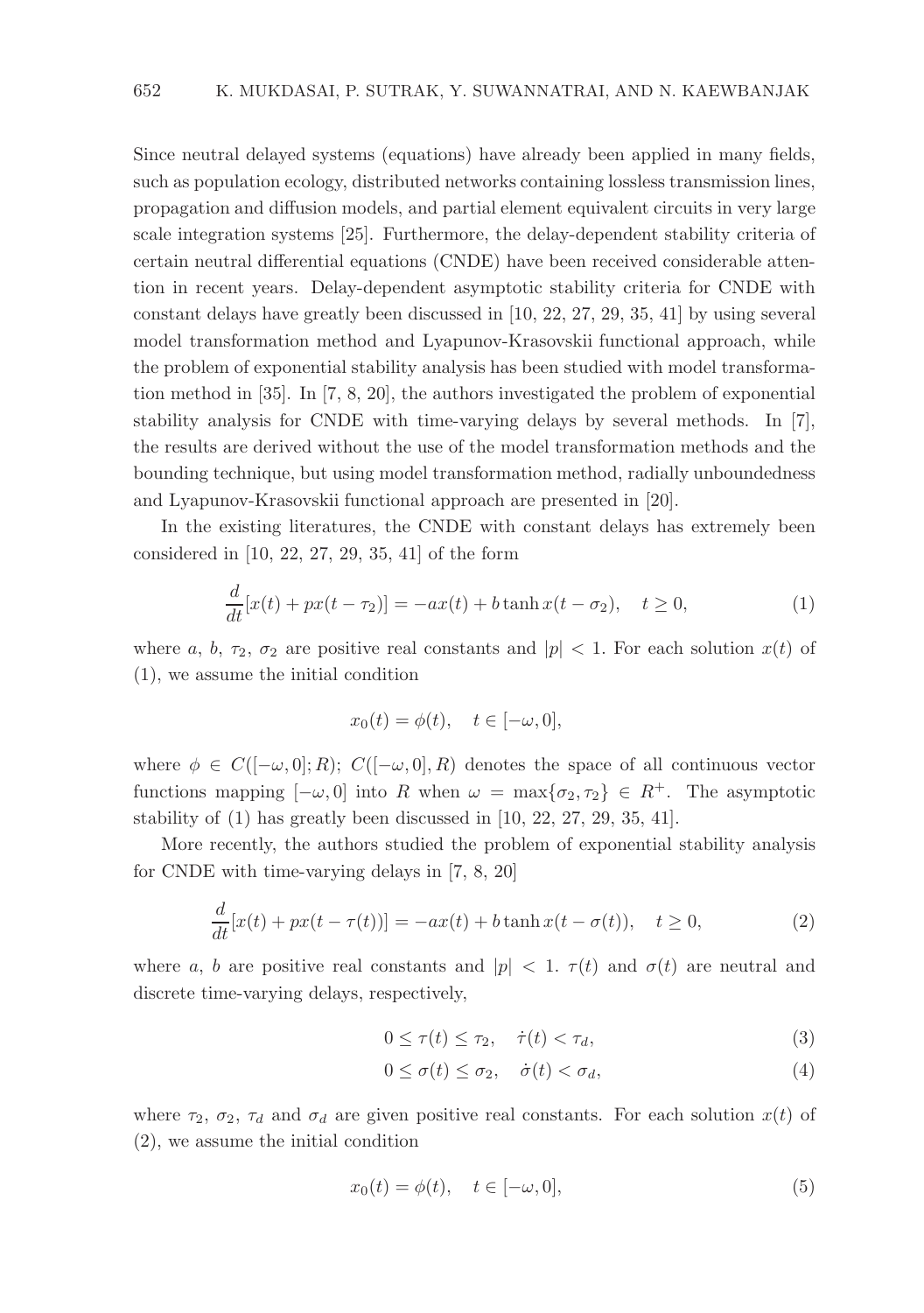where  $\phi \in C([-\omega, 0]; R)$ .

Motivated by above discussions, the main objective of this paper aim to study the delay-dependent exponential stability problem for CNDE with time-varying delays. Main contribution of our study is the following. By using the combinations of mixed model transformations, mixed integral inequalities, mixed utilization of zero equations and new Lyapunov-Krasovskii functional, improved delay-dependent exponential stability criteria are obtained and formulated in terms of LMIs for the equation [8, 20]. Finally, numerical examples are shown to illustrate the effectiveness and benifits of the proposed methods.

## 2. PRELIMINARIES

**Definition 2.1.** [21] The equation (2) with (3)-(5) is said to be *exponentially stable*. if there exist positive real constants  $\alpha$ ,  $\beta$  such that for each  $\phi(t) \in C([-\omega, 0], R)$ , the solution  $x(t, \phi)$  of the equation satisfies

$$
||x(t,\phi)|| \le \beta ||\phi||e^{-\alpha t}, \quad t \ge 0.
$$

**Lemma 2.1.** [37] For any constant matrix  $Q \in R^{n \times n}$ ,  $Q = Q^T > 0$ , positive real constants  $k_1, k_2$  and a vector-valued function  $\dot{x} : [-k_2, 0] \rightarrow$  $R<sup>n</sup>$  such that the following integrals are well-defined, we have

$$
-k_2 \int_{t-k_2}^t \dot{x}^T(s)Q\dot{x}(s)ds \le -\Big(\int_{t-k_2}^t \dot{x}(s)ds\Big)^T Q \Big(\int_{t-k_2}^t \dot{x}(s)ds\Big),
$$
  

$$
-\frac{(k_2^2 - k_1^2)}{2} \int_{-k_2}^{-k_1} \int_{t+s}^t x^T(u)Qx(u)duds
$$
  

$$
\le -\Big(\int_{-k_2}^{-k_1} \int_{t+s}^t x(u)duds\Big)^T Q \Big(\int_{-k_2}^{-k_1} \int_{t+s}^t x(u)duds\Big).
$$

**Lemma 2.2.** [38] For any constant matrices  $Q_1, Q_2, Q_3 \in R^{n \times n}, Q_1 \ge 0, Q_3 > 0$ ,  $Q_1$   $Q_2$ ∗ Q<sup>3</sup> 1  $\geq$  0,  $k(t)$  is time-varying delay with  $0 \leq k_1 \leq k(t) \leq k_2, k_1, k_2 \in R$ , vector-valued functions x and  $\dot{x}:[-k_2,-k_1] \to \mathbb{R}^n$  such that the following integration is well-defined, we have

$$
-(k_2 - k_1) \int_{t-k_2}^{t-k_1} \begin{bmatrix} x(s) \\ \dot{x}(s) \end{bmatrix}^T \begin{bmatrix} Q_1 & Q_2 \\ * & Q_3 \end{bmatrix} \begin{bmatrix} x(s) \\ \dot{x}(s) \end{bmatrix} ds
$$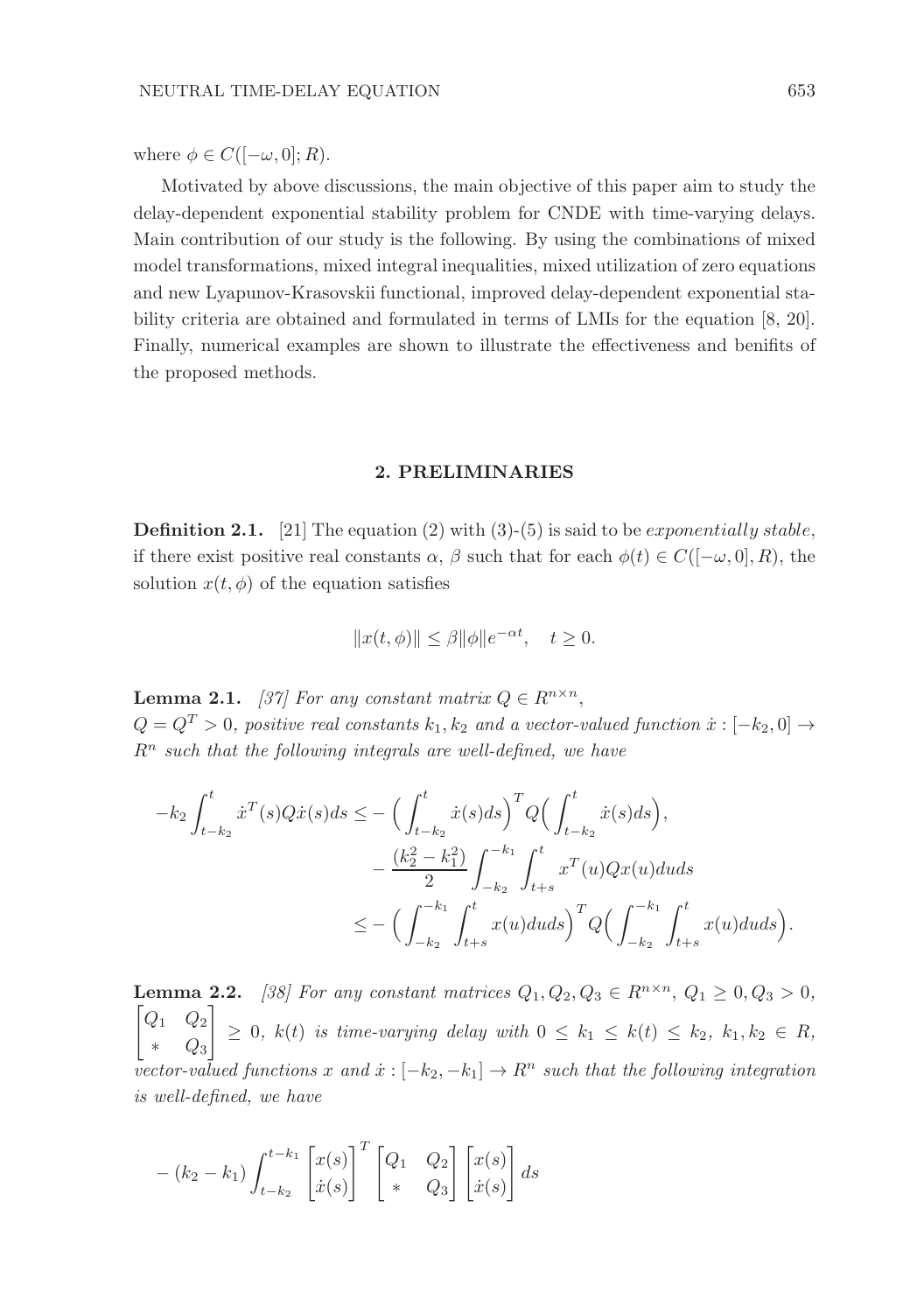$$
\leq \begin{bmatrix} x(t-k_1) \\ x(t-k(t)) \\ x(t-k_2) \\ \int_{t-k_1}^{t-k_1} x(s) ds \\ \int_{t-k_2}^{t-k_1} x(s) ds \end{bmatrix} \begin{bmatrix} -Q_3 & Q_3 & 0 & -Q_2^T & 0 \\ * & -Q_3 - Q_3^T & Q_3 & Q_2^T & -Q_2^T \\ * & * & * & -Q_3 & 0 & Q_2^T \\ * & * & * & * & -Q_1 & 0 \\ * & * & * & * & -Q_1 & 0 \\ * & * & * & * & -Q_1 & 0 \end{bmatrix} \begin{bmatrix} x(t-k_1) \\ x(t-k_1) \\ x(t-k_2) \\ \int_{t-k_1}^{t-k_1} x(s) ds \\ \int_{t-k_2}^{t-k_2} x(s) ds \end{bmatrix}.
$$

**Lemma 2.3.** [38] Let  $x(t) \in \mathbb{R}^n$  be a vector-valued function with first-order continuousderivative entries. Then, the following integral inequality holds for any constant matrices  $Q, M_i \in R^{n \times n}, i = 1, 2, ..., 5$  and  $k(t)$  is time-varying delays with  $0 \leq k_1 \leq$  $k(t) \leq k_2, k_1, k_2 \in R^+,$ 

$$
-\int_{t-k_2}^{t-k_1} x^T(s)Q\dot{x}(s)ds \leq \begin{bmatrix} x(t-k_1) \\ x(t-k_2) \end{bmatrix}^T
$$
  
\n
$$
\times \begin{bmatrix} M_1 + M_1^T & -M_1^T + M_2 & 0 \\ * & M_1 + M_1^T - M_2 - M_2^T & -M_1^T + M_2 \\ * & * & -M_2 - M_2^T \end{bmatrix}
$$
  
\n
$$
\times \begin{bmatrix} x(t-k_1) \\ x(t-k(t)) \\ x(t-k_2) \end{bmatrix} + [h_2 - h_1] \begin{bmatrix} x(t-k_1) \\ x(t-k(t)) \\ x(t-k_2) \end{bmatrix}^T
$$
  
\n
$$
\times \begin{bmatrix} M_3 & M_4 & 0 \\ * & M_3 + M_5 & M_4 \\ * & * & M_5 \end{bmatrix} \begin{bmatrix} x(t-k_1) \\ x(t-k_1) \\ x(t-k_2) \end{bmatrix},
$$

where

$$
\begin{bmatrix} Q & M_1 & M_2 \\ * & M_3 & M_4 \\ * & * & M_5 \end{bmatrix} \geq 0.
$$

**Lemma 2.4.** [36] For any constant matrix  $Q \in R^{n \times n}$ ,  $Q = Q^T > 0$ , nonnegative real constants  $k_1, k_2$  and a vector-valued function  $\dot{x}$ :  $[-k_2, -k_1] \rightarrow R^n$  such that the following integrals are well-defined, we have

$$
-(k_2 - k_1) \int_{t-k_2}^{t-k_1} \dot{x}^T(s) Q \dot{x}(s) ds \le \omega^T \ominus \omega,
$$

where  $\omega = \left[x^T(t - k_1), x^T(t - k_2), \frac{1}{k_2 - k_1} \int_{t - k_2}^{t - k_1} x^T(s) ds\right]^T$  and

$$
\Theta = \begin{bmatrix} -4Q & -2Q & 6Q \\ * & -4Q & 6Q \\ * & * & -12Q \end{bmatrix}.
$$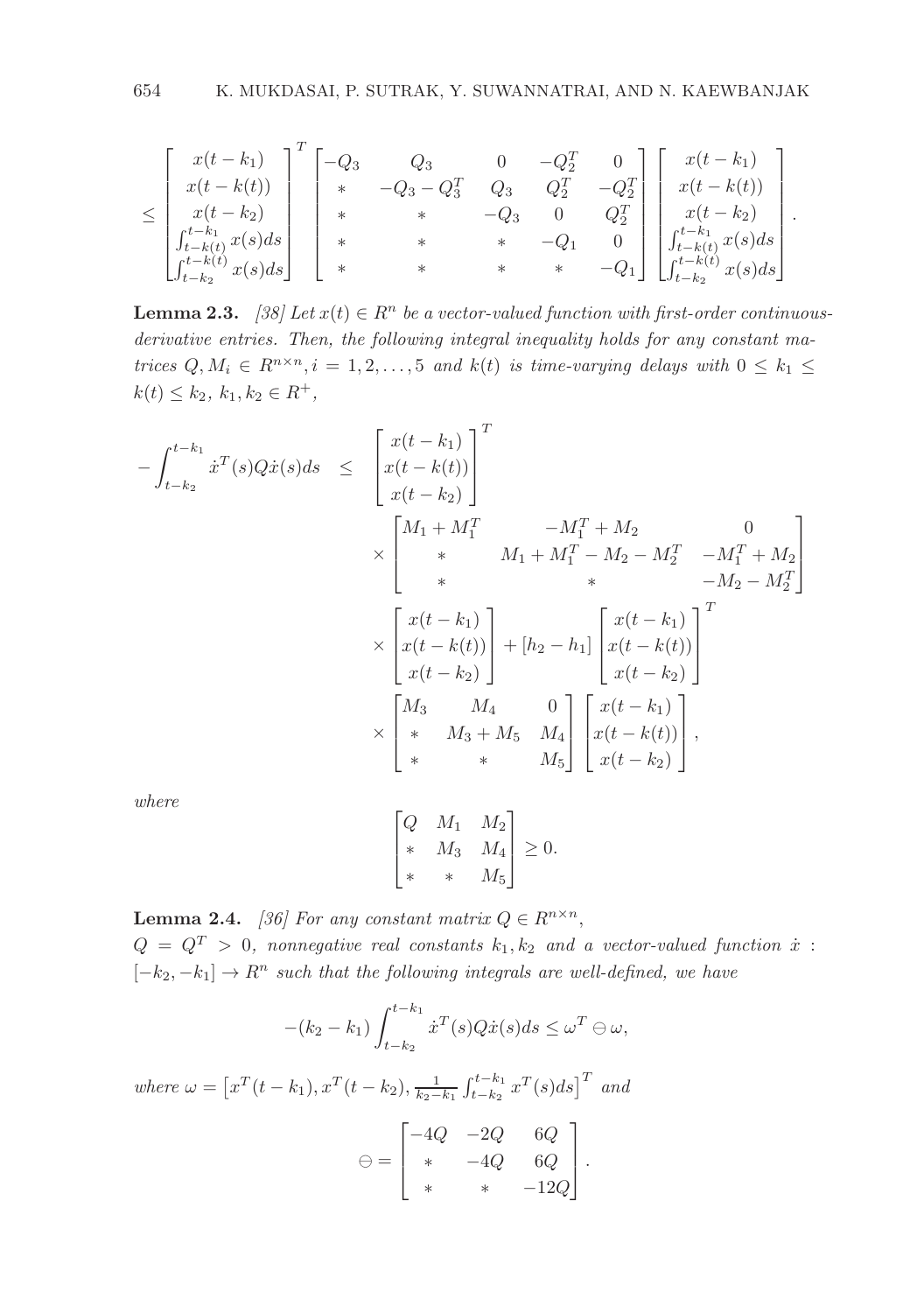**Lemma 2.5.** [30, 32] For any constant matrices  $Q, S \in R^{n \times n}, Q \ge 0$ ,  $\begin{bmatrix} Q & S \end{bmatrix}$ ∗ Q  $\overline{\phantom{a}}$  $\geq 0,$ h(t) is time-varying delay with  $0 \leq k(t) \leq k_2$ ,  $k_2 \in R^+$ , a vector-valued function  $\dot{x}$ : [−k<sub>2</sub>, 0]  $\rightarrow$  R<sup>n</sup> such that the concerned integrations are well-defined, we have

$$
-k_2 \int_{t-k_2}^t \dot{x}^T(s)Q\dot{x}(s)ds \le \omega^T(t) \ominus \omega(t),
$$

where  $\omega(t) = \left[x^T(t), x^T(t - k(t)), x^T(t - k_2)\right]^T$  and

$$
\Theta = \begin{bmatrix} -Q & Q-S & S \\ * & -2Q+S+S^T & Q-S \\ * & * & -Q \end{bmatrix}.
$$

### 3. MAIN RESULTS

In this section, the following two theorems present the improved delay-dependent exponential stability criteria for Equation (2) with (3)-(5) via two model transformations. Firstly, we consider the Leibniz-Newton formula of the form

$$
0 = x(t) - x(t - \sigma(t)) - \int_{t - \sigma(t)}^{t} \dot{x}(s)ds.
$$
 (6)

By utilizing the following zero equation, we obtain

$$
0 = v_1 x(t) - v_1 x(t - \sigma(t)) - v_1 \int_{t - \sigma(t)}^{t} \dot{x}(s) ds,
$$
\n(7)

where  $v_1 \in R$  will be chosen to guarantee the exponential stability of Equation (2). By descriptor system and (7), the CNDE (2) can be represented by the form

$$
\dot{x}(t) = y(t) + v_1 x(t) - v_1 x(t - \sigma(t)) - v_1 \int_{t - \sigma(t)}^{t} y(s) ds,
$$
\n(8)

$$
0 = -y(t) - ax(t) + b \tanh x(t - \sigma(t)) - py(t - \tau(t)). \tag{9}
$$

We introduce the following notation for later use:

$$
\sum = \left[ \Lambda_{(i,j)} \right]_{15 \times 15},\tag{10}
$$

where  $\Lambda_{(i,j)} = \Lambda_{(j,i)},$ 

$$
\Lambda_{(1,1)} = 2k_1v_1 - 2q_2a + 2q_5 + k_2 + k_3 + k_4 + k_5 + k_6\sigma_2^2 + 2m_1
$$
  
+ $\sigma_2m_3 - 4k_8e^{-2\alpha\sigma_2} - k_9e^{-2\alpha\sigma_2} + r_1\sigma_2^2 - r_3e^{-2\alpha\sigma_2}$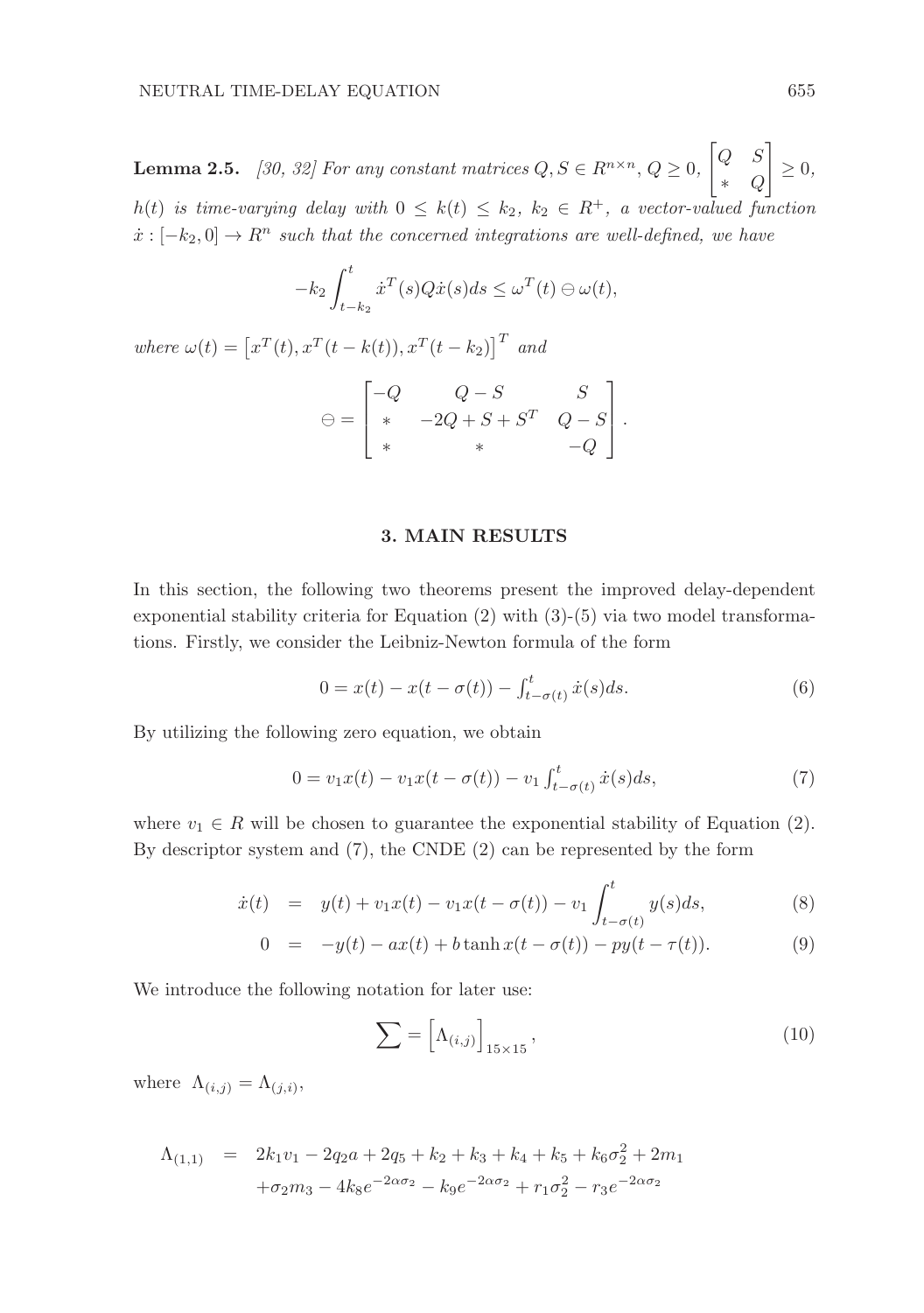$$
+k_{10}\sigma_{2}^{2} - k_{12}\sigma_{2}^{2}e^{-4\alpha\sigma_{2}} + k_{13}\frac{\sigma_{2}^{4}}{4},
$$
  
\n
$$
\Lambda_{(1,2)} = k_{1} - q_{1}a - q_{2} + r_{2}\sigma_{2}^{2},
$$
  
\n
$$
\Lambda_{(1,3)} = -k_{1}v_{1} - q_{5} + q_{6} - m_{1} + m_{2} + m_{4}\sigma_{2} + k_{9}e^{-2\alpha\sigma_{2}} - s + r_{3}e^{-2\alpha\sigma_{2}},
$$
  
\n
$$
\Lambda_{(1,4)} = -k_{1}v_{1} + q_{7} - q_{5},
$$
  
\n
$$
\Lambda_{(1,5)} = bq_{2} - q_{3}a,
$$
  
\n
$$
\Lambda_{(1,6)} = -q_{2}p - q_{4}a,
$$
  
\n
$$
\Lambda_{(1,7)} = -2k_{8}e^{-2\alpha\sigma_{2}},
$$
  
\n
$$
\Lambda_{(1,9)} = 6k_{8}e^{-2\alpha\sigma_{2}},
$$
  
\n
$$
\Lambda_{(1,1)} = k_{1} - q_{1}a - q_{2} + r_{2}\sigma_{2}^{2},
$$
  
\n
$$
\Lambda_{(2,1)} = k_{1} - q_{1}a - q_{2} + r_{2}\sigma_{2}^{2},
$$
  
\n
$$
\Lambda_{(2,2)} = -2q_{1} + r_{3}\sigma_{2}^{2} + k_{11}\frac{\sigma_{2}^{4}}{4} + k_{12}\frac{\sigma_{2}^{4}}{4},
$$
  
\n
$$
\Lambda_{(2,5)} = q_{1}b - q_{3},
$$
  
\n
$$
\Lambda_{(3,1)} = -k_{1}r_{1} - q_{5} + q_{6} - m_{1} + m_{2} + m_{4}\sigma_{2} + k_{9}e^{-2\alpha\sigma_{2}} - s + r_{3}e^{-2\alpha\sigma_{3}},
$$
  
\n
$$
\Lambda_{(3,3)} = -2q_{6} - k_{2}\sigma_{2} + k_{2}\sigma_{d} + 2m_{1} - 2m_{2} + m_{5}\sigma_{2} - 2k_{9} - 2k_{9} - 2k_{9} - 2k_{9} - 2k_{9} - 2k
$$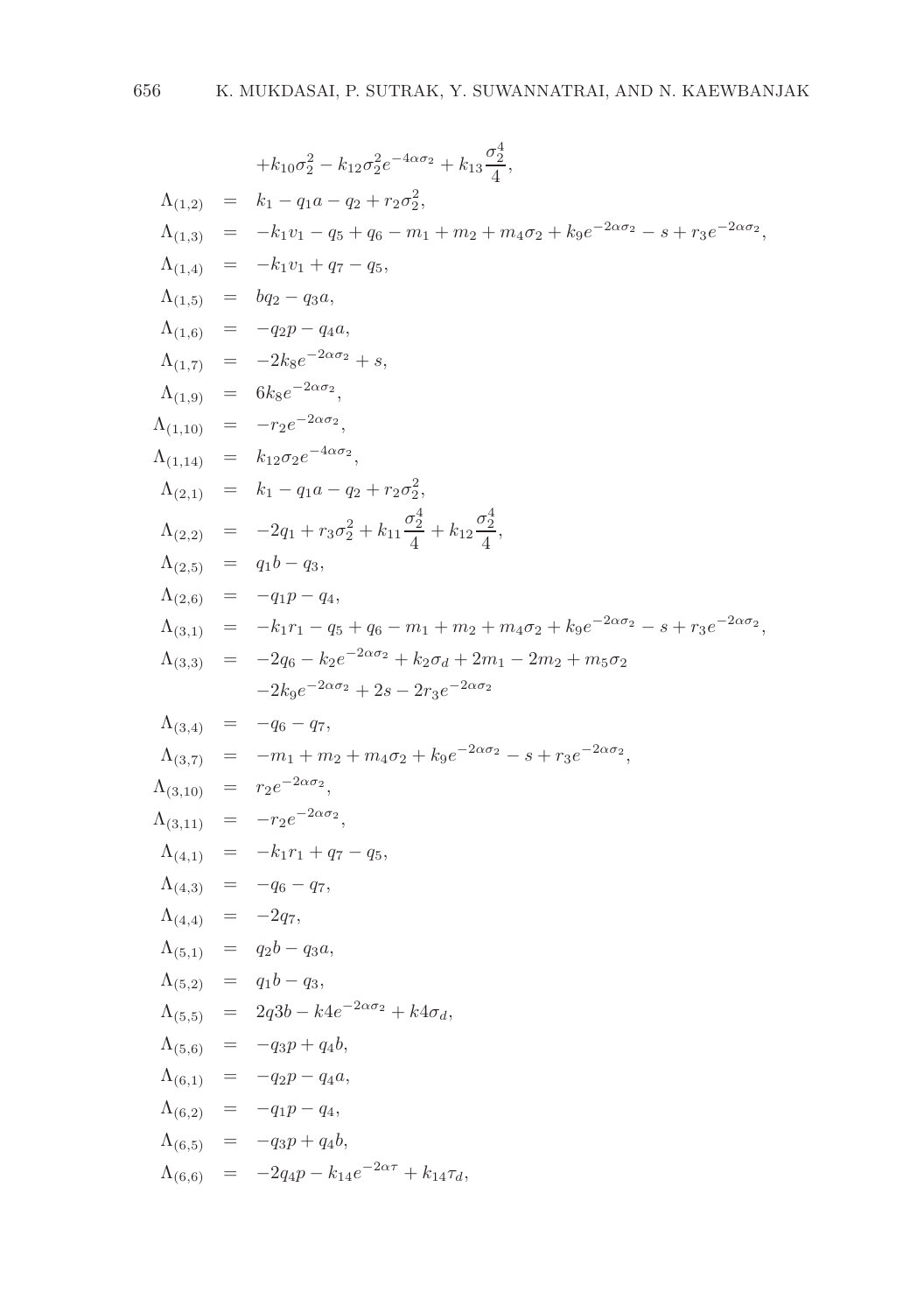$$
\Lambda_{(7,1)} = -2k_8e^{-2\alpha\sigma_2} + s,
$$
\n
$$
\Lambda_{(7,3)} = -m_1 + m_2 + m_4\sigma_2 + k_9e^{-2\alpha\sigma_2} - s + r_3e^{-2\alpha\sigma_2},
$$
\n
$$
\Lambda_{(7,7)} = -k_3e^{-2\alpha\sigma_2} - 2m_2 + m_5\sigma_2 - 4k_8e^{-2\alpha\sigma_2} - k_9e^{-2\alpha\sigma_2} - r_3e^{-2\alpha\sigma_2},
$$
\n
$$
\Lambda_{(7,1)} = 6k_8e^{-2\alpha\sigma_2},
$$
\n
$$
\Lambda_{(8,8)} = -k_5e^{-2\alpha\sigma_2},
$$
\n
$$
\Lambda_{(9,1)} = 6k_8e^{-2\alpha\sigma_2},
$$
\n
$$
\Lambda_{(9,1)} = 6k_8e^{-2\alpha\sigma_2},
$$
\n
$$
\Lambda_{(9,10)} = -k_6\sigma_2^2e^{-2\alpha\sigma_2} - 12k_8e^{-2\alpha\sigma_2},
$$
\n
$$
\Lambda_{(10,10)} = -r_2e^{-2\alpha\sigma_2},
$$
\n
$$
\Lambda_{(10,10)} = -r_1e^{-2\alpha\sigma_2},
$$
\n
$$
\Lambda_{(11,3)} = -r_2e^{-2\alpha\sigma_2},
$$
\n
$$
\Lambda_{(11,3)} = -r_2e^{-2\alpha\sigma_2},
$$
\n
$$
\Lambda_{(11,3)} = -r_2e^{-2\alpha\sigma_2},
$$
\n
$$
\Lambda_{(11,17)} = r_2e^{-2\alpha\sigma_2},
$$
\n
$$
\Lambda_{(11,11)} = -r_1e^{-2\alpha\sigma_2},
$$
\n
$$
\Lambda_{(12,12)} = -k_{10}e^{-2\alpha\sigma_2},
$$
\n
$$
\Lambda_{(13,13)} = -k_{11}e^{-4\alpha\sigma_2},
$$
\n
$$
\Lambda_{(14,11)} = k_{12}\sigma_2e^{-4\alpha\sigma_2},
$$
\n
$$
\Lambda_{(14,14)} = -k_{12}e^{-4\alpha\sigma_2},
$$
\n
$$
\Lambda_{(
$$

and the other terms are 0.

**Theorem 3.1.** For given positive real constants  $a, b, \sigma_2, \sigma_d, \tau_2$  and  $\tau_d$ , Equation (2) with (3)-(5) is exponentially stable with a decay rate  $\alpha$ , if  $|p| < 1$  and there exists positive real constants  $k_i$  where  $i = 1, 2, \ldots, 14$ , and real constants  $s, v_1, r_1, r_2, r_3, q_i, m_k$ where  $j = 1, 2, ..., 7, k = 1, 2, ..., 5$  such that the following symmetric linear matrix inequalities hold

$$
\sum < 0,\tag{11}
$$

$$
\begin{bmatrix} r_1 & r_2 \\ * & r_3 \end{bmatrix} \ge 0,
$$
\n(12)

$$
\begin{bmatrix} k_9 e^{-2\alpha \sigma_2} & s \\ * & k_9 e^{-2\alpha \sigma_2} \end{bmatrix} \ge 0,\tag{13}
$$

$$
\begin{bmatrix} k_7 e^{-2\alpha \sigma_2} & m_1 & m_2 \\ * & m_3 & m_4 \\ * & * & m_5 \end{bmatrix} \ge 0.
$$
 (14)

**Proof.** For  $k_i$  are positive real constants where  $i = 1, 2, \ldots, 14$ , consider the Lyapunov-Krasovskii functional candidate for Equations (8)-(9) with (3)-(5) of the form

$$
V(t) = \sum_{i=1}^{9} V_i(t),
$$
\n(15)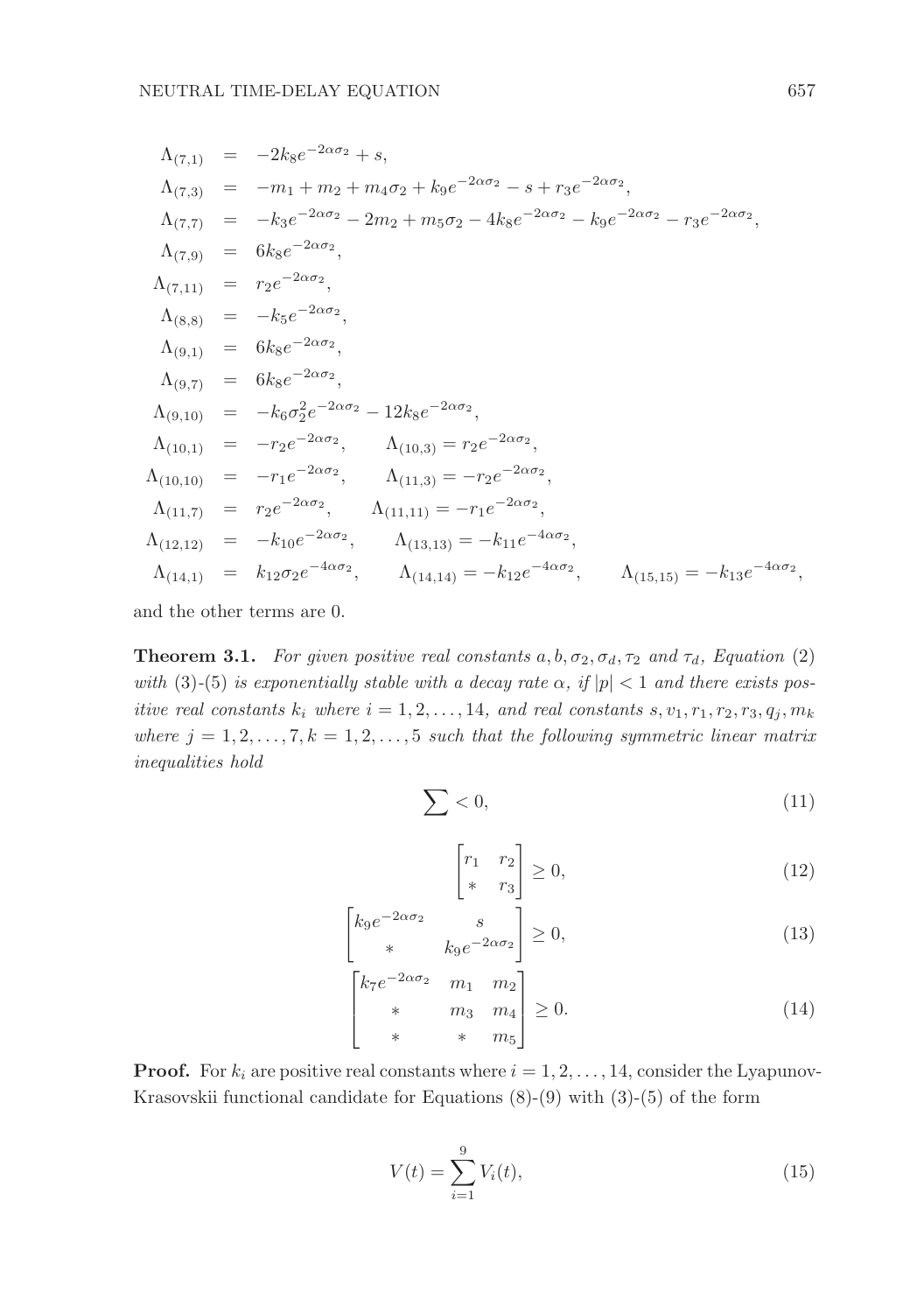where

$$
V_1(t) = k_1 x^2(t),
$$
  
\n
$$
V_2(t) = k_2 \int_{t-\sigma(t)}^t e^{2\alpha(s-t)} x^2(s) ds + k_3 \int_{t-\sigma_2}^t e^{2\alpha(s-t)} x^2(s) ds,
$$
  
\n
$$
V_3(t) = k_4 \int_{t-\sigma(t)}^t e^{2\alpha(s-t)} \tanh^2 x(s) ds
$$
  
\n
$$
+ k_5 \int_{t-\sigma_2}^t e^{2\alpha(s-t)} \tanh^2 x(s) ds,
$$
  
\n
$$
V_4(t) = k_6 \sigma_2 \int_{-\sigma_2}^0 \int_{t+s}^t e^{2\alpha(\theta-t)} x^2(\theta) d\theta ds,
$$
  
\n
$$
V_5(t) = k_7 \sigma_2 \int_{-\sigma_2}^0 \int_{t+s}^t e^{2\alpha(\theta-t)} y^2(\theta) d\theta ds
$$
  
\n
$$
+ k_8 \sigma_2 \int_{-\sigma_2}^0 \int_{t+s}^t e^{2\alpha(\theta-t)} y^2(\theta) d\theta ds,
$$
  
\n
$$
+ k_9 \sigma_2 \int_{-\sigma_2}^0 \int_{t+s}^t e^{2\alpha(\theta-t)} y^2(\theta) d\theta ds,
$$
  
\n
$$
V_6(t) = \sigma_2 \int_{-\sigma_2}^0 \int_{t+s}^t e^{2\alpha(\theta-t)} \begin{bmatrix} x(\theta) \\ y(\theta) \end{bmatrix}^T \begin{bmatrix} r_1 & r_2 \\ r & r_3 \end{bmatrix} \begin{bmatrix} x(\theta) \\ y(\theta) \end{bmatrix} d\theta ds,
$$
  
\n
$$
V_7(t) = k_{10} \sigma_2 \int_{-\sigma_3}^0 \int_{t+s}^t e^{2\alpha(\theta-t)} \tanh^2 x(\theta) d\theta ds,
$$

$$
J_{-\sigma_2} J_{t+s}
$$
  
\n
$$
V_8(t) = k_{11} \left(\frac{\sigma_2^2}{2}\right) \int_{-\sigma_2}^0 \int_{\zeta}^0 \int_{t+s}^t e^{2\alpha(\theta+s-t)} y^2(\theta) d\theta ds d\zeta
$$
  
\n
$$
+ k_{12} \left(\frac{\sigma_2^2}{2}\right) \int_{-\sigma_2}^0 \int_{\zeta}^0 \int_{t+s}^t e^{2\alpha(\theta+s-t)} y^2(\theta) d\theta ds d\zeta
$$
  
\n
$$
+ k_{13} \left(\frac{\sigma_2^2}{2}\right) \int_{-\sigma_2}^0 \int_{\zeta}^0 \int_{t+s}^t e^{2\alpha(\theta+s-t)} \tanh^2 x(\theta) d\theta ds d\zeta,
$$
  
\n
$$
V_9(t) = k_{14} \int_{t-\tau(t)}^t e^{2\alpha(s-t)} y^2(s) ds.
$$

Calculating the time derivative of  $V(t)$  along the solution of Equations (8)-(9) with (3)-(5) yields

$$
\dot{V}(t) = \sum_{i=1}^{9} \dot{V}_i(t).
$$
\n(16)

The time derivative of  $V_1(t)$  is calculated as

$$
\dot{V}_1(t) = 2k_1x(t)\dot{x}(t)
$$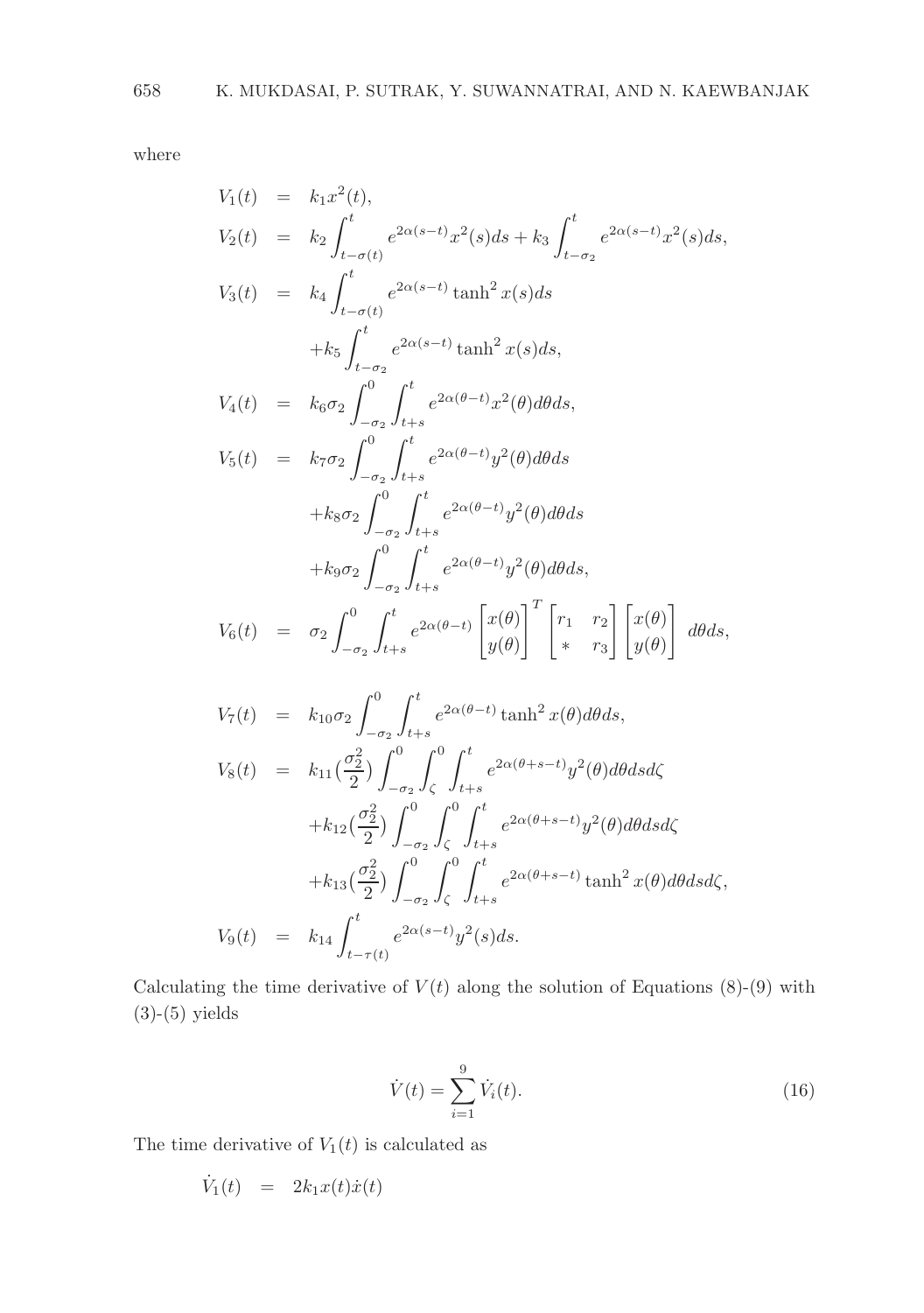$$
= 2k_1x(t)\Big[y(t) + v_1x(t) - v_1x(t - \sigma(t)) - v_1\int_{t-\sigma}^t y(s)ds\Big]
$$
  
+2q\_1y(t)\Big[-y(t) - ax(t) + b\tanh x(t - \sigma(t))  
-py(t - \tau(t))\Big] + 2q\_2x(t)\Big[-y(t) - ax(t)  
+b\tanh x(t - \sigma(t)) - py(t - \tau(t))\Big] + 2q\_3\tanh x(t - \sigma(t))  
\times\Big[-y(t) - ax(t) + b\tanh x(t - \sigma(t)) - py(t - \tau(t))\Big]  
+2q\_4y(t - \tau(t))\Big[-y(t) - ax(t) + b\tanh x(t - \sigma(t))  
-py(t - \tau(t))\Big] + 2q\_5x(t)\Big[x(t) - x(t - \sigma(t))  
- \int\_{t-\sigma(t)}^t y(s)ds\Big] + 2q\_6x(t - \sigma(t))\Big[x(t) - x(t - \sigma(t))  
- \int\_{t-\sigma(t)}^t y(s)ds\Big] + 2q\_7\int\_{t-\sigma(t)}^t y(s)ds\Big[x(t) - x(t - \sigma(t))  
- \int\_{t-\sigma(t)}^t y(s)ds\Big], \qquad (17)

where  $q_j$ ,  $j = 1, 2, ..., 7$  are real constants. For the time derivatives calculation of  $V_2(t)$  and  $V_3(t)$ , we obtain

$$
\dot{V}_2(t) = k_2 x^2(t) - k_2 e^{-2\alpha\sigma(t)} x^2(t - \sigma(t)) \n+ k_2 \dot{\sigma}(t) e^{-2\alpha\sigma(t)} x^2(t - \sigma(t)) \n+ k_3 x^2(t) - k_3 e^{-2\alpha\sigma_2} x^2(t - \sigma_2) - 2\alpha V_2(t) \n\leq k_2 x^2(t) - k_2 e^{-2\alpha\sigma_2} x^2(t - \sigma(t)) + k_2 \sigma_d x^2(t - \sigma(t)) \n+ k_3 x^2(t) - k_3 e^{-2\alpha\sigma_2} x^2(t - \sigma_2) - 2\alpha V_2(t), \n\dot{V}_3(t) = k_4 \tanh x^2(t) - k_4 e^{-2\alpha\sigma(t)} \tanh^2 x(t - \sigma(t)) \n+ k_4 \dot{\sigma}(t) e^{-2\alpha\sigma(t)} \tanh^2 x(t - \sigma(t)) \n+ k_5 \tanh^2 x(t) - k_5 e^{-2\alpha\sigma_2} \tanh^2 x(t - \sigma_2) - 2\alpha V_3(t) \n\leq k_4 x^2(t) - k_4 e^{-2\alpha\sigma_2} \tanh^2 x(t - \sigma(t)) \n+ k_4 \sigma_d \tanh^2 x(t - \sigma(t)) \n+ k_5 x^2(t) - k_5 e^{-2\alpha\sigma_2} \tanh^2 x(t - \sigma_2) - 2\alpha V_3(t).
$$
\n(19)

Obviously, for any scalar  $s \in [t - \sigma_2, t]$ , we get  $e^{-2\alpha\sigma_2} \leq e^{2\alpha(s-t)} \leq 1$ . Calculating the time derivatives of  $V_4(t)$  and  $V_5(t)$  with Lemma 2.1, Lemma 2.3, Lemma 2.4 and Lemma 2.5, we get

$$
\dot{V}_4(t) = k_6 \sigma_2 \int_{-\sigma_2}^{0} \left[ x^2(t) - e^{2\alpha s} x^2(t+s) \right]
$$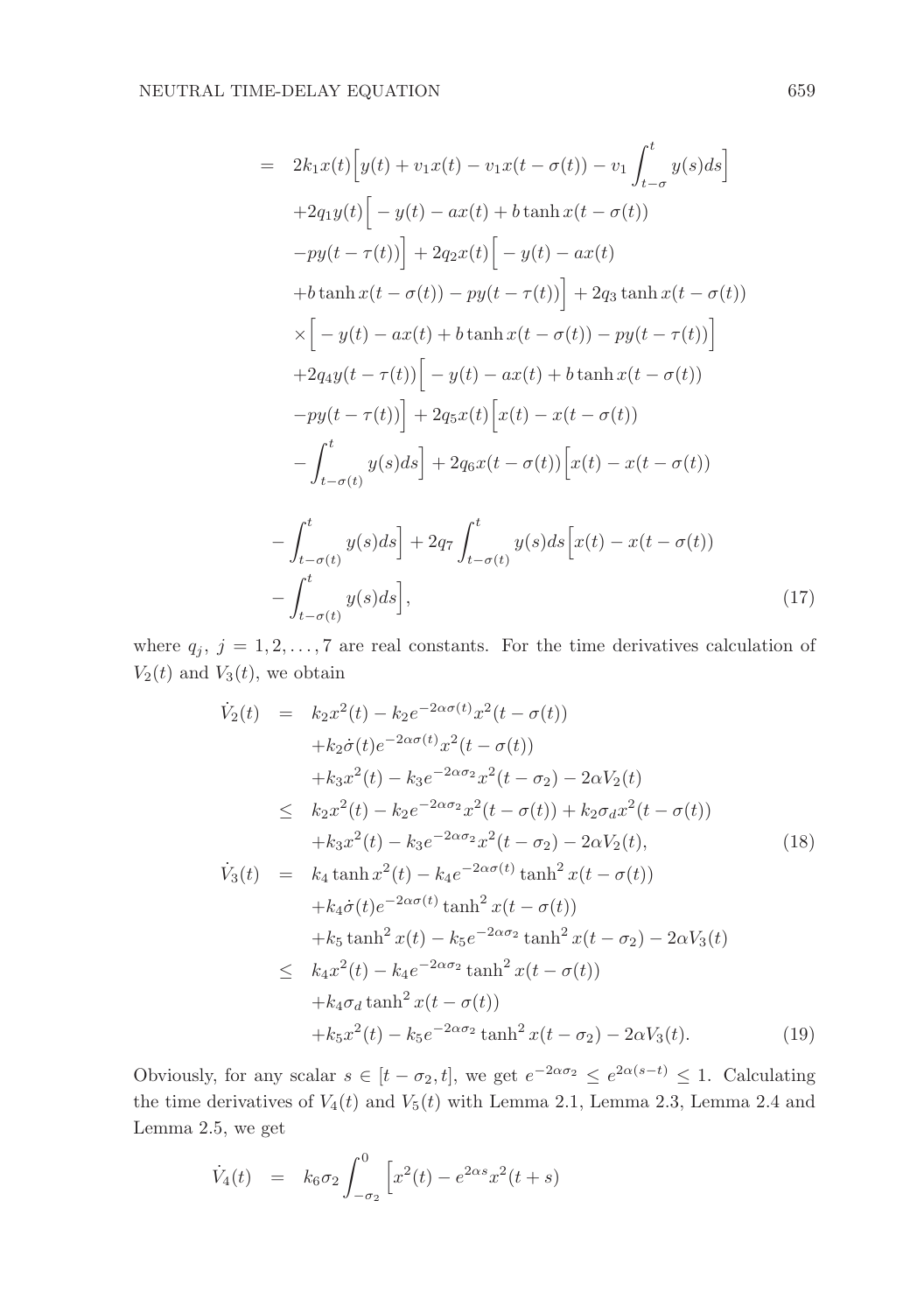$$
-2\alpha \int_{t+s}^{t} e^{2\alpha(\theta-t)} x^2(\theta) d\theta \, ds
$$
  
\n
$$
\leq k_6 \sigma_2^2 x^2(t) - k_6 \sigma_2^2 e^{-2\alpha \sigma_2} \left[ \frac{1}{\sigma_2} \int_{t-\sigma_2}^{t} x(s) ds \right]^2 - 2\alpha V_4(t), \qquad (20)
$$
  
\n
$$
\dot{V}_5(t) = k_7 \sigma_2 \int_{-\sigma_2}^{0} y^2(t) - e^{2\alpha s} y^2(t+s) ds
$$
  
\n
$$
+ k_8 \sigma_2 \int_{-\sigma_2}^{0} y^2(t) - e^{2\alpha s} y^2(t+s) ds
$$

$$
+k_9\sigma_2\int_{-\sigma_2}^{0} y^2(t) - e^{2\alpha s}y^2(t+s) ds - 2\alpha V_5(t)
$$

$$
\leq (k_7\sigma_2^2 + k_8\sigma_2^2 + k_9\sigma_2^2)y^2(t) + \begin{bmatrix} x(t) \\ x(t - \sigma(t)) \\ x(t - \sigma_2) \end{bmatrix}^T
$$
  
\n
$$
\times \begin{bmatrix} m_1 + m_1^T & -m_1^T + m_2 & 0 \\ * & m_1 + m_1^T - m_2 - m_2^T & -m_1^T + m_2 \\ * & * & -m_2 - m_2^T \end{bmatrix}
$$
  
\n
$$
\times \begin{bmatrix} x(t) \\ x(t - \sigma(t)) \\ x(t - \sigma_2) \end{bmatrix} + \begin{bmatrix} x(t) \\ x(t - \sigma(t)) \\ x(t - \sigma_2) \end{bmatrix}^T \begin{bmatrix} m_3 & m_4 & 0 \\ * & m_3 + m_5 & m_4 \\ * & * & m_5 \end{bmatrix}
$$
  
\n
$$
\times \begin{bmatrix} x(t) \\ x(t - \sigma(t)) \\ x(t - \sigma_2) \end{bmatrix} + \begin{bmatrix} x(t) \\ x(t - \sigma_2) \\ \frac{1}{\sigma_2} \int_{t - \sigma_2}^t x(s) ds \end{bmatrix}^T
$$
  
\n
$$
\times \begin{bmatrix} -4k_8e^{-2\alpha\sigma_2} & -2k_8e^{-2\alpha\sigma_2} & 6k_8e^{-2\alpha\sigma_2} \\ * & * & -12k_8e^{-2\alpha\sigma_2} \\ * & * & -12k_8e^{-2\alpha\sigma_2} \end{bmatrix}
$$
  
\n
$$
\times \begin{bmatrix} x(t) \\ x(t - \sigma_2) \\ \frac{1}{\sigma_2} \int_{t - \sigma_2}^t x(s) ds \end{bmatrix} + \begin{bmatrix} x(t) \\ x(t - \sigma(t)) \\ x(t - \sigma_2) \end{bmatrix}^T
$$

$$
\times \begin{bmatrix} -k_9 e^{-2\alpha \sigma_2} & k_9 e^{-2\alpha \sigma_2} - s & s \\ * & -2k_9 e^{-2\alpha \sigma_2} + s + s^T & k_9 e^{-2\alpha \sigma_2} - s \\ * & * & -k_9 e^{-2\alpha \sigma_2} \end{bmatrix}
$$
  

$$
\times \begin{bmatrix} x(t) \\ x(t - \sigma(t)) \\ x(t - \sigma_2) \end{bmatrix} - 2\alpha V_5(t). \tag{21}
$$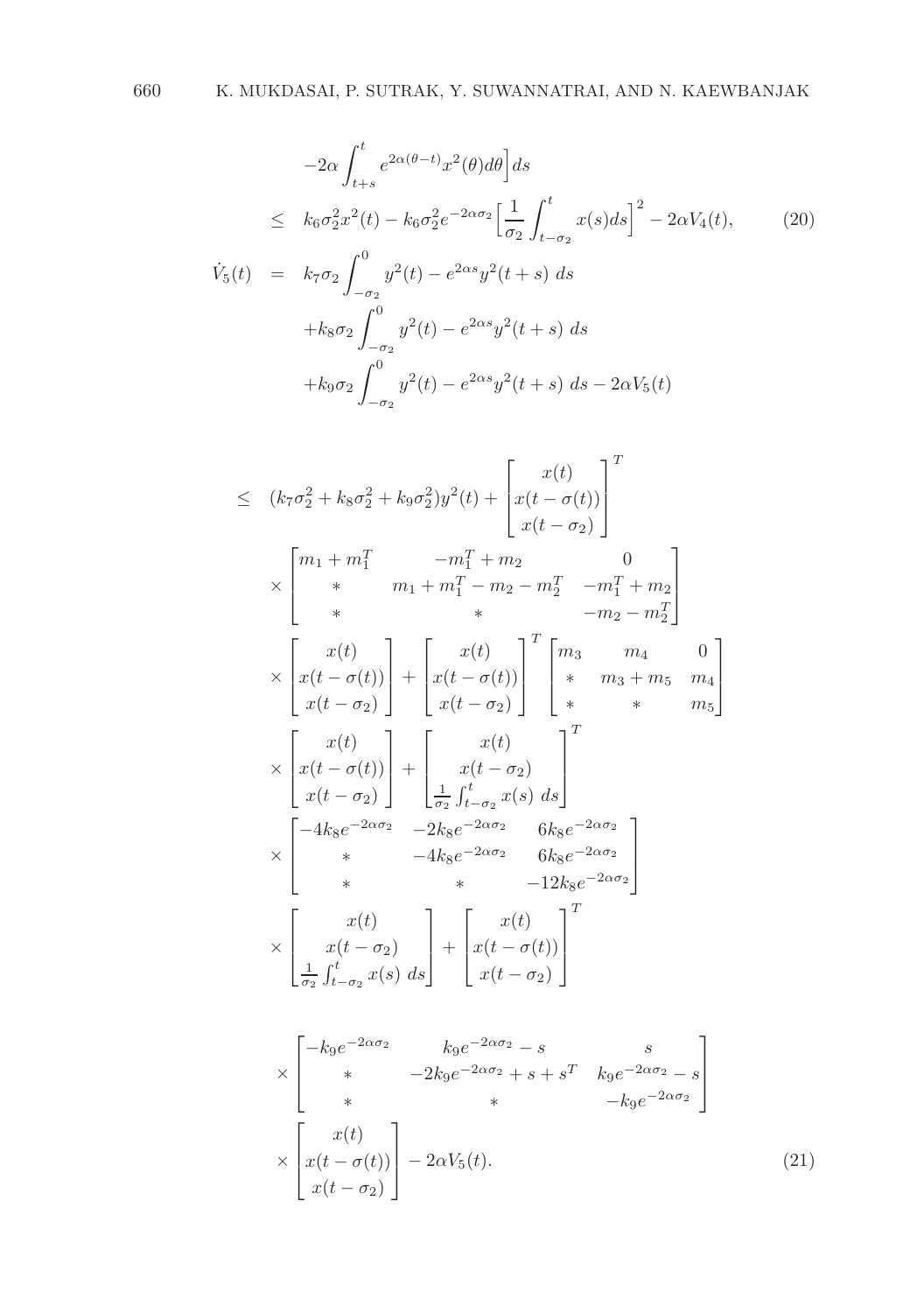From Lemma 2.2, the time derivative of  $V_6(t)$  is given by

$$
\dot{V}_6(t) = \sigma_2^2 \begin{bmatrix} x(t) \\ y(t) \end{bmatrix}^T \begin{bmatrix} r_1 & r_2 \\ * & r_3 \end{bmatrix} \begin{bmatrix} x(t) \\ y(t) \end{bmatrix}
$$

$$
-\sigma_2 \int_{-\sigma_2}^0 e^{2\alpha s} \begin{bmatrix} x(t+s) \\ y(t+s) \end{bmatrix}^T \begin{bmatrix} r_1 & r_2 \\ * & r_3 \end{bmatrix} \begin{bmatrix} x(t+s) \\ y(t+s) \end{bmatrix} ds
$$

$$
-2\alpha V_6(t)
$$

$$
\leq \sigma_2^2 \begin{bmatrix} x(t) \\ y(t) \end{bmatrix}^T \begin{bmatrix} r_1 & r_2 \\ * & r_3 \end{bmatrix} \begin{bmatrix} x(t) \\ y(t) \end{bmatrix}
$$
  
+ $e^{-2\alpha\sigma_2} \begin{bmatrix} x(t) \\ x(t - \sigma(t)) \\ x(t - \sigma_2) \\ \int_{t - \sigma(t)}^t x(s) ds \end{bmatrix}^T$   

$$
\leq \begin{bmatrix} -r_3 & r_3 & 0 & -r_2^T & 0 \\ * & -2r_3 & r_3 & r_2^T & -r_2^T \\ * & * & -r_3 & 0 & r_2^T \\ * & * & * & -r_3 & 0 & r_2^T \\ * & * & * & -r_1 & 0 \\ * & * & * & * & -r_1 \end{bmatrix} \begin{bmatrix} x(t) \\ x(t - \sigma(t)) \\ x(t - \sigma_2) \\ \int_{t - \sigma(t)}^t x(s) ds \end{bmatrix}
$$
  
- $2\alpha V_6(t)$ . (22)

By applying  $\tanh^2 x(t) \leq x^2(t)$  and Lemma 2.1, the time derivatives of  $V_7(t)$  and  $V_8(t)$  are calculated as

$$
\dot{V}_7(t) = k_{10}\sigma_2^2 \tanh^2 x(t) - k_{10}\sigma_2 \int_{-\sigma_2}^0 e^{2\alpha s} \tanh^2 x(t+s) \, ds \n-2\alpha V_7(t) \n\leq k_{10}\sigma_2^2 x(t)^2 - k_{10}e^{-2\alpha \sigma_2} \Big[ \int_{t-\sigma_2}^t \tanh x(s) \, ds \Big]^2 \n-2\alpha V_7(t), \n\dot{V}_8(t) = k_{11} \Big( \frac{\sigma_2^2}{2} \Big) \int_{-\sigma_2}^0 \int_{\zeta}^0 e^{2\alpha s} y^2(t) - e^{4\alpha s} y^2(t+s) \, ds d\zeta \n k_{12} \Big( \frac{\sigma_2^2}{2} \Big) \int_{-\sigma_2}^0 \int_{\zeta}^0 e^{2\alpha s} y^2(t) - e^{4\alpha s} y^2(t+s) \, ds d\zeta \n k_{13} \Big( \frac{\sigma_2^2}{2} \Big) \int_{-\sigma_2}^0 \int_{\zeta}^0 e^{2\alpha s} \tanh x^2(t) \n-e^{4\alpha s} \tanh x^2(t+s) \, ds d\zeta - 2\alpha V_8(t)
$$
\n(23)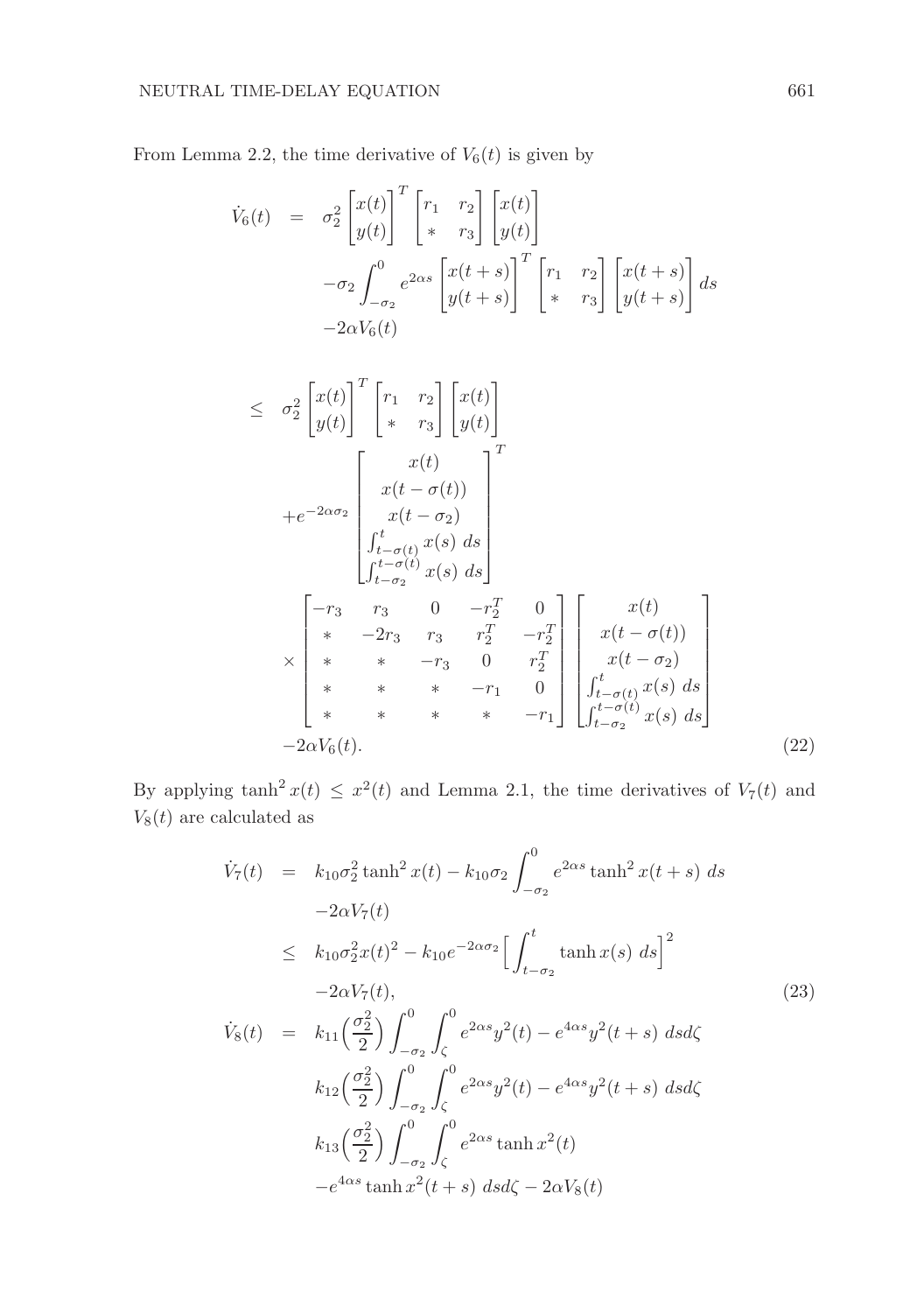$$
\leq k_{11} \left(\frac{\sigma_{2}^{4}}{4}\right) y^{2}(t) - k_{11} e^{-4\alpha \sigma_{2}} \left(\int_{-\sigma_{2}}^{0} \int_{t+\zeta}^{t} y(s) ds d\zeta\right)^{2}
$$
  
+  $k_{12} \left(\frac{\sigma_{2}^{4}}{4}\right) y^{2}(t) - k_{12} e^{-4\alpha \sigma_{2}} \left(\sigma_{2}^{2} x^{2}(t)\right)$   
-  $2\sigma_{2} x(t) \int_{t-\sigma_{2}}^{t} x(\zeta) d\zeta + \left(\int_{t-\zeta}^{t} x(\zeta) d\zeta\right)^{2}$   
+  $k_{13} \left(\frac{\sigma_{2}^{4}}{4}\right) \tanh^{2} x(t)$   
-  $k_{13} e^{-4\alpha \sigma_{2}} \left(\int_{-\sigma_{2}}^{0} \int_{t+\zeta}^{t} \tanh x(s) ds d\zeta\right)^{2}$   
-  $2\alpha V_{8}(t)$ . (24)

From (3), the time derivative of  $V_9(t)$  is given by

$$
\dot{V}_9(t) = k_{14} \Big[ y^2(t) - (1 - \dot{\tau}(t)) e^{2\alpha(-\tau(t))} y^2(t - \tau(t)) - 2 \int_{t - \tau(t)}^t \alpha e^{2\alpha(s-t)} y^2(t) ds \Big] \leq k_{14} y^2(t) - k_{14} e^{-2\alpha\tau_2} y^2(t - \tau(t)) + k_{14} \tau_{d} y^2(t - \tau(t)) - 2\alpha V_9(t).
$$
\n(25)

According to (16)-(25), it is straightforward to see that

$$
\dot{V}(t) + 2\alpha V(t) \le \xi^{T}(t) \sum \xi(t),\tag{26}
$$

where

$$
\xi(t) = \left[x(t), y(t), x(t - \sigma(t)), \int_{t - \sigma(t)}^{t} y(s)ds, \tanh x(t - \sigma(t)),\right]
$$
  
\n
$$
y(t - \tau(t)), x(t - \sigma_2), \tanh x(t - \sigma_2), \frac{1}{\sigma_2} \int_{t - \sigma_2}^{t} x(s)ds,
$$
  
\n
$$
\int_{t - \sigma(t)}^{t} x(s)ds, \int_{t - \sigma_2}^{t - \sigma(t)} x(s)ds, \int_{t - \sigma_2}^{t} \tanh x(s),
$$
  
\n
$$
\int_{-\sigma_2}^{0} \int_{t + \zeta}^{t} y(\zeta)dsd\zeta, \int_{t - \sigma_2}^{t} x(\zeta)d\zeta, \int_{-\sigma_2}^{0} \int_{t + \zeta}^{t} (\zeta)dsd\zeta\right]^{T},
$$
  
\nand  $\sum$  is defined in (10). It is true that if Conditions (11)-(14) hold, then

$$
\dot{V}(t) + 2\alpha V(t) \le 0, \quad \forall t \in R^+.
$$
\n
$$
(27)
$$

From (27), it is easy to see that

$$
||x(t,\phi)|| \leq \beta ||\phi||e^{-\alpha t}, \quad \forall t \in R^+.
$$

This means that Equation (2) with (3)-(5) is exponentially stable. The proof of the theorem is complete. $\Box$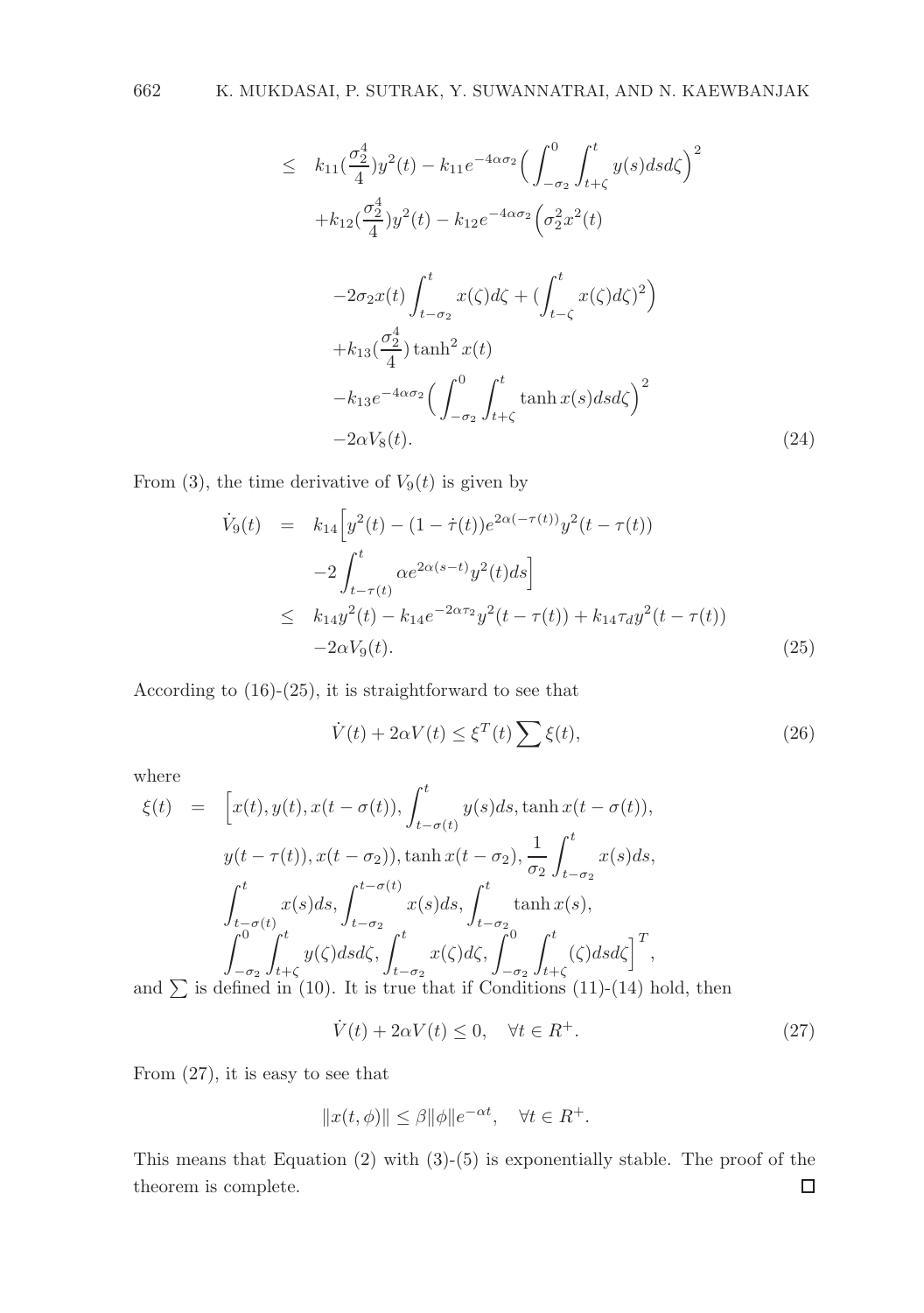Then, we consider the CNDE  $(2)$  with  $(3)-(5)$ . By model transformation and  $(7)$ , system (2) can be represented by the form

$$
\dot{x}(t) = -ax(t) + b \tanh x(t - \sigma(t)) - p\dot{x}(t - \tau(t)) \n+ v_1 x(t) - v_1 x(t - \sigma(t)) - v_1 \int_{t - \sigma(t)}^{t} \dot{x}(s) ds.
$$
\n(28)

We introduce the following notation for later use:

$$
\widehat{\sum} = \left[ \Gamma_{(i,j)} \right]_{16 \times 16},\tag{29}
$$

where  $\Gamma_{(i,j)} = \Gamma_{(j,i)}$ ,

$$
\Gamma_{(1,1)} = -2ak_1 + 2j - 2q_2a + 2q_5 + k_2 + k_3 + k_6\sigma_2^2 + 2m_1
$$
  
\n
$$
+ \sigma_2m_3 - 4k_8e^{-2\alpha\sigma_2} - k_9e^{-2\alpha\sigma_2} + r_1\sigma_2^2 - r_3e^{-2\alpha\sigma_2}
$$
  
\n
$$
-k_{12}\sigma_2^2e^{-4\alpha\sigma_2} + \varepsilon,
$$
  
\n
$$
\Gamma_{(1,2)} = -j - q_5 + q_6 - m_1 + m_2 + \sigma_2m_4 + k_9e^{-2\alpha\sigma_2} - s_1
$$
  
\n
$$
+r_3e^{-2\alpha\sigma_2},
$$
  
\n
$$
\Gamma_{(1,3)} = -2k_8e^{-2\alpha\sigma_2} + s_1,
$$
  
\n
$$
\Gamma_{(1,5)} = +bk_1 + q_2b - q_3a,
$$
  
\n
$$
\Gamma_{(1,7)} = -q_1a - q_2 + r_2\sigma_2^2,
$$
  
\n
$$
\Gamma_{(1,8)} = -k_1p - q_2p - q_4a,
$$
  
\n
$$
\Gamma_{(1,10)} = +6k_8e^{-2\alpha\sigma_2},
$$
  
\n
$$
\Gamma_{(1,11)} = -r_2e^{-2\alpha\sigma_2},
$$
  
\n
$$
\Gamma_{(1,12)} = -j - q_5 + q_7,
$$
  
\n
$$
\Gamma_{(1,13)} = -j - q_5 + q_7,
$$
  
\n
$$
\Gamma_{(1,14)} = +k_{12}\sigma_2e^{-4\alpha\sigma_2},
$$
  
\n
$$
\Gamma_{(2,2)} = -2q_6 - k_2e^{-2\alpha\sigma_2} + k_2\sigma_d + 2m_1 - 2m_2 + \sigma_2m_3
$$
  
\n
$$
+ \sigma_2m_5 - 2k_9e^{-2\alpha\sigma_2} + 2s_1 - 2r_3e^{-2\alpha\sigma_2},
$$
  
\n
$$
\Gamma_{(2,3)} = -m_1 + m_2 + \sigma_2m_4 + k_9e^{-2\alpha\sigma_2} - s_1 + r_3e^{-
$$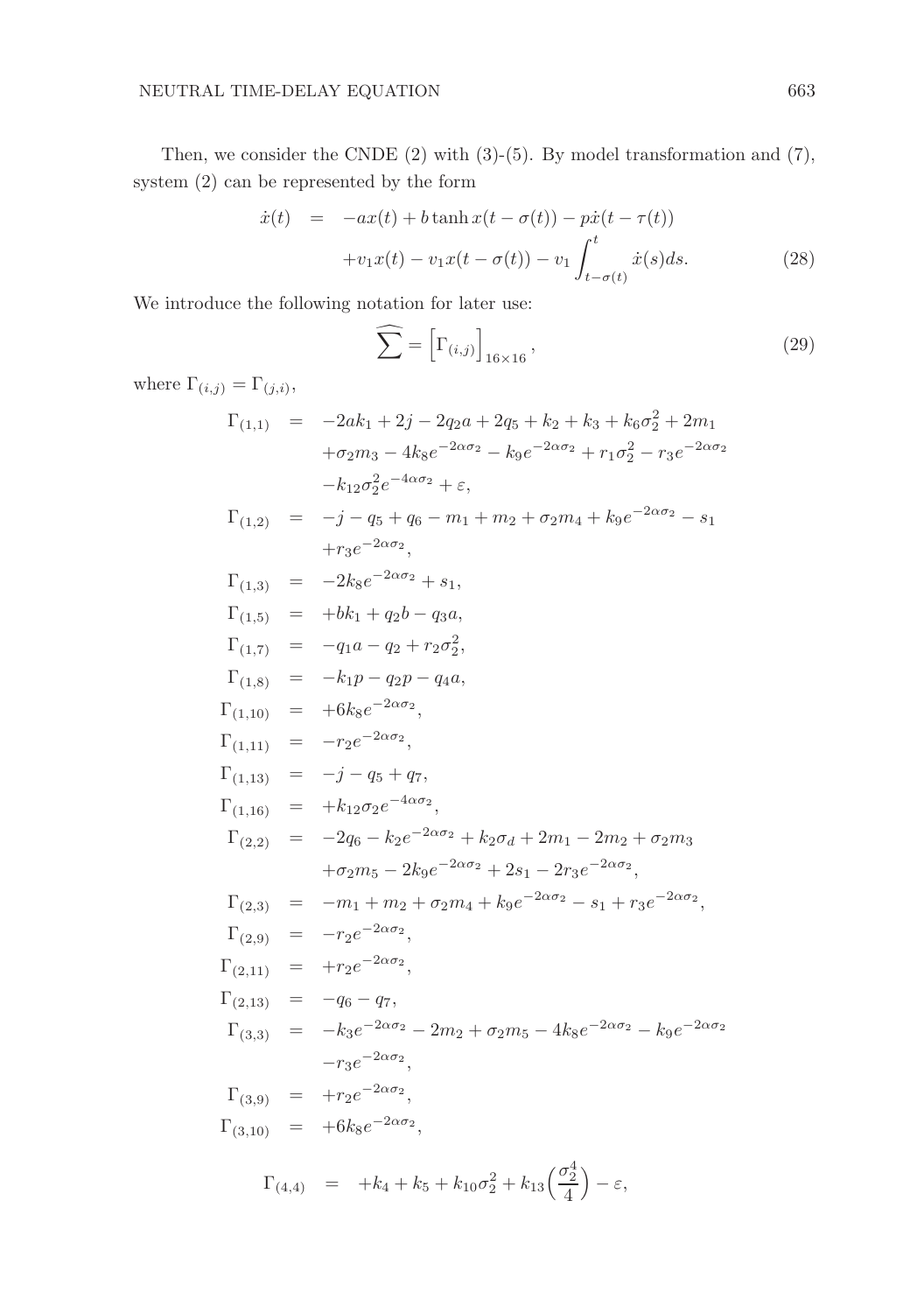$$
\Gamma_{(5,5)} = +2q_3b - k_4e^{-2\alpha\sigma_2} + k_4\sigma_d,
$$
\n
$$
\Gamma_{(5,7)} = +q_1b - q_3,
$$
\n
$$
\Gamma_{(5,8)} = -q_3p + q_4b,
$$
\n
$$
\Gamma_{(6,6)} = -k_5e^{-2\alpha\sigma_2},
$$
\n
$$
\Gamma_{(7,7)} = -2q_1 + k_{14} + r_3\sigma_2^2 + k_{11}\left(\frac{\sigma_2^4}{4}\right) + k_{12}\left(\frac{\sigma_2^4}{4}\right),
$$
\n
$$
\Gamma_{(7,8)} = -q_1p - q_4,
$$
\n
$$
\Gamma_{(8,8)} = -2q_4p - k_{14}e^{-2\alpha\tau_2} + k_{14}\tau_d,
$$
\n
$$
\Gamma_{(9,9)} = -r_1e^{-2\alpha\sigma_2},
$$
\n
$$
\Gamma_{(10,10)} = -k_6\sigma_2^2e^{-2\alpha\sigma_2} - 12k_8e^{-2\alpha\sigma_2},
$$
\n
$$
\Gamma_{(11,11)} = -r_1e^{-2\alpha\sigma_2},
$$
\n
$$
\Gamma_{(12,12)} = -k_{10}e^{-2\alpha\sigma_2},
$$
\n
$$
\Gamma_{(12,12)} = -k_{10}e^{-2\alpha\sigma_2},
$$
\n
$$
\Gamma_{(13,13)} = -2q_7,
$$
\n
$$
\Gamma_{(14,14)} = -k_{13}e^{-4\alpha\sigma_2},
$$
\n
$$
\Gamma_{(16,16)} = -k_{12}e^{-4\alpha\sigma_2},
$$
\n
$$
j = k_1v_1,
$$

and the other terms are 0.

**Theorem 3.2.** For given positive real constants  $a, b, \sigma_2, \sigma_d, \tau_2$  and  $\tau_d$ , Equation (2) with (3)-(5) is exponentially stable with a decay rate  $\alpha$ , if  $|p| < 1$  and there exist positive real constants  $k_i$  where  $i = 1, 2, \ldots, 14$ , and real constants  $s_1, v_1, r_1, r_2, r_3, q_i, m_k$ where  $j = 1, 2, ..., 7$  and  $k = 1, 2, ..., 5$  such that the following symmetric linear matrix inequalities hold

$$
\widehat{\sum_{n}} < 0,\tag{30}
$$

$$
\begin{bmatrix} r_1 & r_2 \\ * & r_3 \end{bmatrix} \ge 0,
$$
\n(31)

$$
\begin{bmatrix} k_9 e^{-2\alpha \sigma_2} & s_1 \\ * & k_9 e^{-2\alpha \sigma_2} \end{bmatrix} \ge 0,\tag{32}
$$

$$
\begin{bmatrix} k_7 e^{-2\alpha \sigma_2} & m_1 & m_2 \\ * & m_3 & m_4 \\ * & * & m_5 \end{bmatrix} \ge 0.
$$
 (33)

**Proof.** For  $k_i$  are positive real constants where  $i = 1, 2, ..., 14$ , consider the Lyapunov-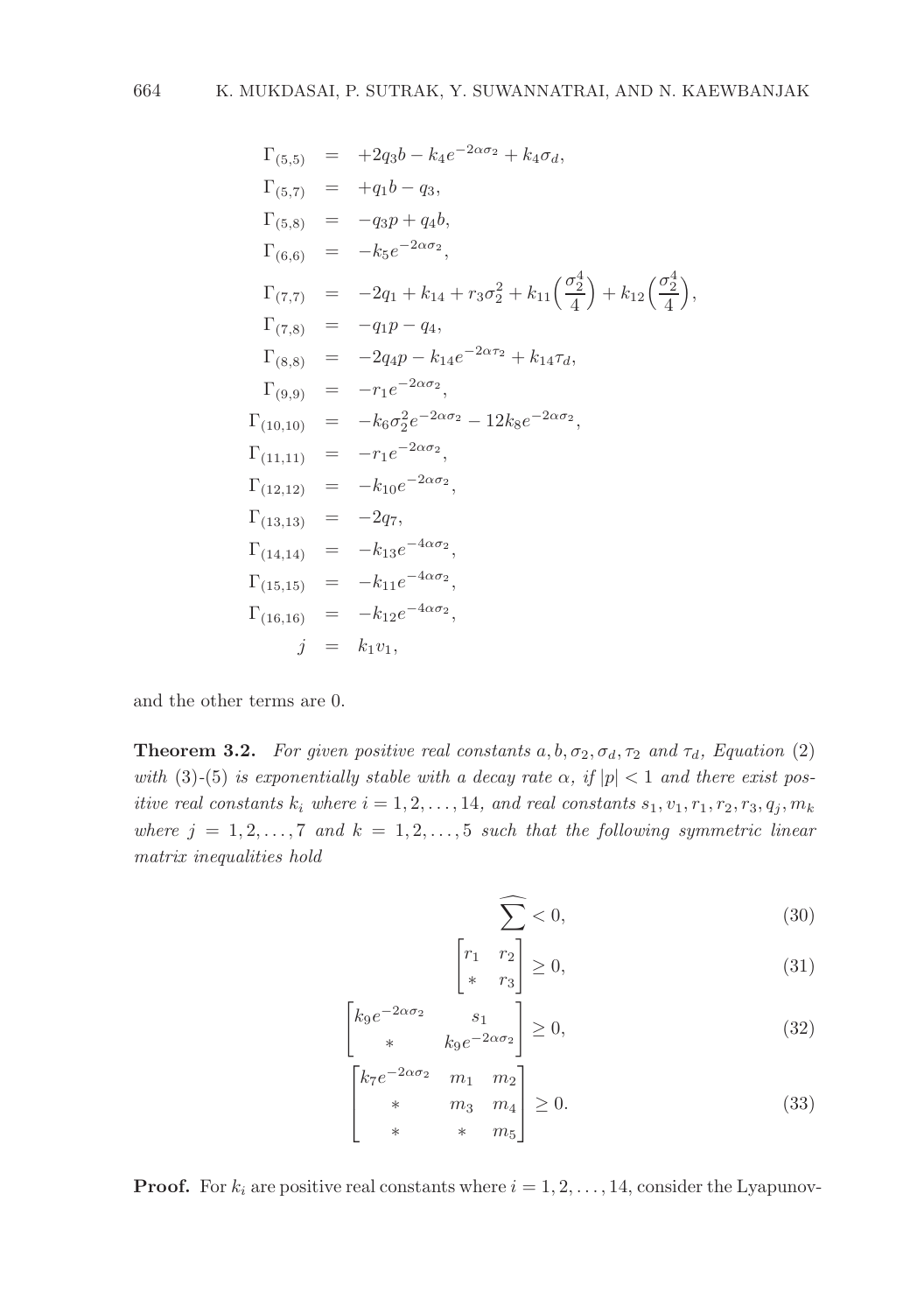Krasovskii functional candidate for Equation (28) with (3)-(5) of the form

$$
V(t) = \sum_{i=1}^{9} V_i(t),
$$
\n(34)

where  $V_1(t)$  to  $V_9(t)$  are defined in Theorem 3.1. Calculating the time derivatives of  $V(t)$  along the solution of Equation (28) with (3)-(4) yields

$$
\dot{V}(t) = \sum_{i=1}^{9} \dot{V}_i(t).
$$
\n(35)

The time derivatives of  $V_1(t)$  is calculated as

$$
\dot{V}_1(t) = 2k_1x(t)\dot{x}(t) \n= 2k_1x(t)\Big[-ax(t) + b \tanh x(t - \sigma(t)) - p\dot{x}(t - \tau(t)) \n+ v_1x(t) - v_1x(t - \sigma(t)) - v_1 \int_{t - \sigma(t)}^t \dot{x}(s)ds\Big] \n= -2ak_1x^2(t) + 2bk_1x(t)\tanh x(t - \sigma(t)) \n- 2pk_1x(t)\dot{x}(t - \tau(t)) + 2k_1v_1x^2(t) \n- 2k_1v_1x(t)x(t - \sigma(t)) - 2k_1v_1x(t)\int_{t - \sigma(t)}^t \dot{x}(s)ds \n+ 2q_1\dot{x}(t)\Big[-\dot{x}(t) - ax(t) + b \tanh x(t - \sigma(t)) \n- p\dot{x}(t - \tau(t))\Big] \n+ 2q_2x(t)\Big[-\dot{x}(t) - ax(t) + b \tanh x(t - \sigma(t)) \n- p\dot{x}(t - \tau(t))\Big] \n+ 2q_3 \tanh x(t - \sigma(t))\Big[-\dot{x}(t) - ax(t) \n+ b \tanh x(t - \sigma(t)) - p\dot{x}(t - \tau(t))\Big]
$$

$$
+2q_4\dot{x}(t-\tau(t))\Big[-\dot{x}(t)-ax(t)+b\tanh x(t-\sigma(t))
$$

$$
-p\dot{x}(t-\tau(t))\Big]
$$

$$
+2q_5x(t)\Big[x(t)-x(t-\sigma(t))-\int_{t-\sigma(t)}^t\dot{x}(s)ds\Big]
$$

$$
+2q_6x(t-\sigma(t))\Big[x(t)-x(t-\sigma(t))-\int_{t-\sigma(t)}^t\dot{x}(s)ds\Big]
$$

$$
+2q_7\int_{t-\sigma(t)}^t\dot{x}(s)ds\Big[x(t)-x(t-\sigma(t))
$$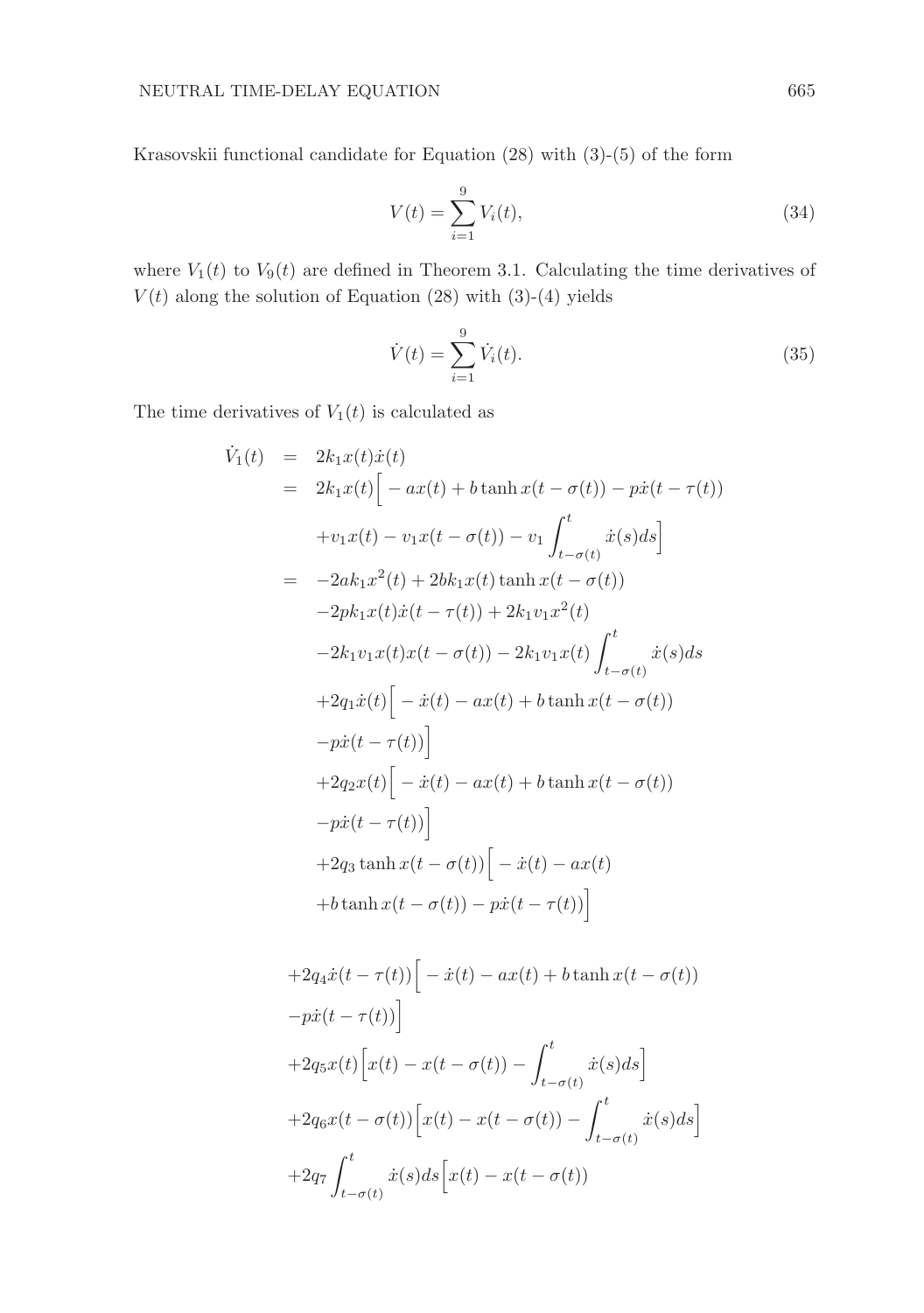$$
-\int_{t-\sigma(t)}^{t} \dot{x}(s)ds\Big],\tag{36}
$$

where  $q_i$ ,  $j = 1, 2, ..., 7$  are real constants. The time derivatives of  $V_2(t)$ - $V_9(t)$  are defined by Theorem 3.1. According to the proof of Theorem 3.1 and  $(35)-(36)$ , it is straightforward to see that

$$
\dot{V}(t) + 2\alpha V(t, x_t) \le \eta^T(t) \widehat{\sum} \eta(t),\tag{37}
$$

where

$$
m^T(t) = \left[x(t), x(t - \sigma(t)), x(t - \sigma_2), \atop \tanh x(t), \tanh x(t - \sigma(t)), \tanh x(t - \sigma_2),\right.
$$
  
\n
$$
\dot{x}(t), \dot{x}(t - \tau(t)), \int_{t - \sigma(t)}^{t - \sigma(t)} x(s)ds,
$$
  
\n
$$
\frac{1}{\sigma_2} \int_{t - \sigma_2}^t x(s)ds, \int_{t - \sigma(t)}^t x(s)ds,
$$
  
\n
$$
\int_{t - \sigma_2}^t \tanh x(s)ds, \int_{t - \sigma(t)}^t \dot{x}(s)ds,
$$
  
\n
$$
\int_{-\sigma_2}^{0} \int_{t + \zeta}^t \tanh x(s)dsd\zeta,
$$
  
\n
$$
\int_{-\sigma_2}^0 \int_{t + \zeta}^t \dot{x}(s)dsd\zeta, \int_{t - \sigma_2}^t x(\zeta)d\zeta\right],
$$

and  $\Sigma$  is defined in (29). It is true that if Conditions (30)-(33) hold, then

$$
\dot{V}(t) + 2\alpha V(t) \le 0, \quad \forall t \in R^{+}.
$$
\n(38)

From (38), it is easy to see that

$$
||x(t,\phi)|| \le \beta ||\phi||e^{-\alpha t}, \quad t \in R^+.
$$

This means that Equation  $(2)$  with  $(3)-(5)$  is exponentially stable. The proof of the theorem is complete.  $\Box$ 

# 4. NUMERICAL EXAMPLES

Three numerical examples are given to present the effectiveness of our main results by comparing the upper bounds of the delays  $\sigma$  and the parameter b as well as investigating the rate of convergence.

Example 4.1. Consider the following equation studied in [8, 20]:

$$
\frac{d}{dt}[x(t) + 0.2x(t - \tau(t))] = -0.6x(t) + 0.5\tanh x(t - \sigma(t)).
$$
\n(39)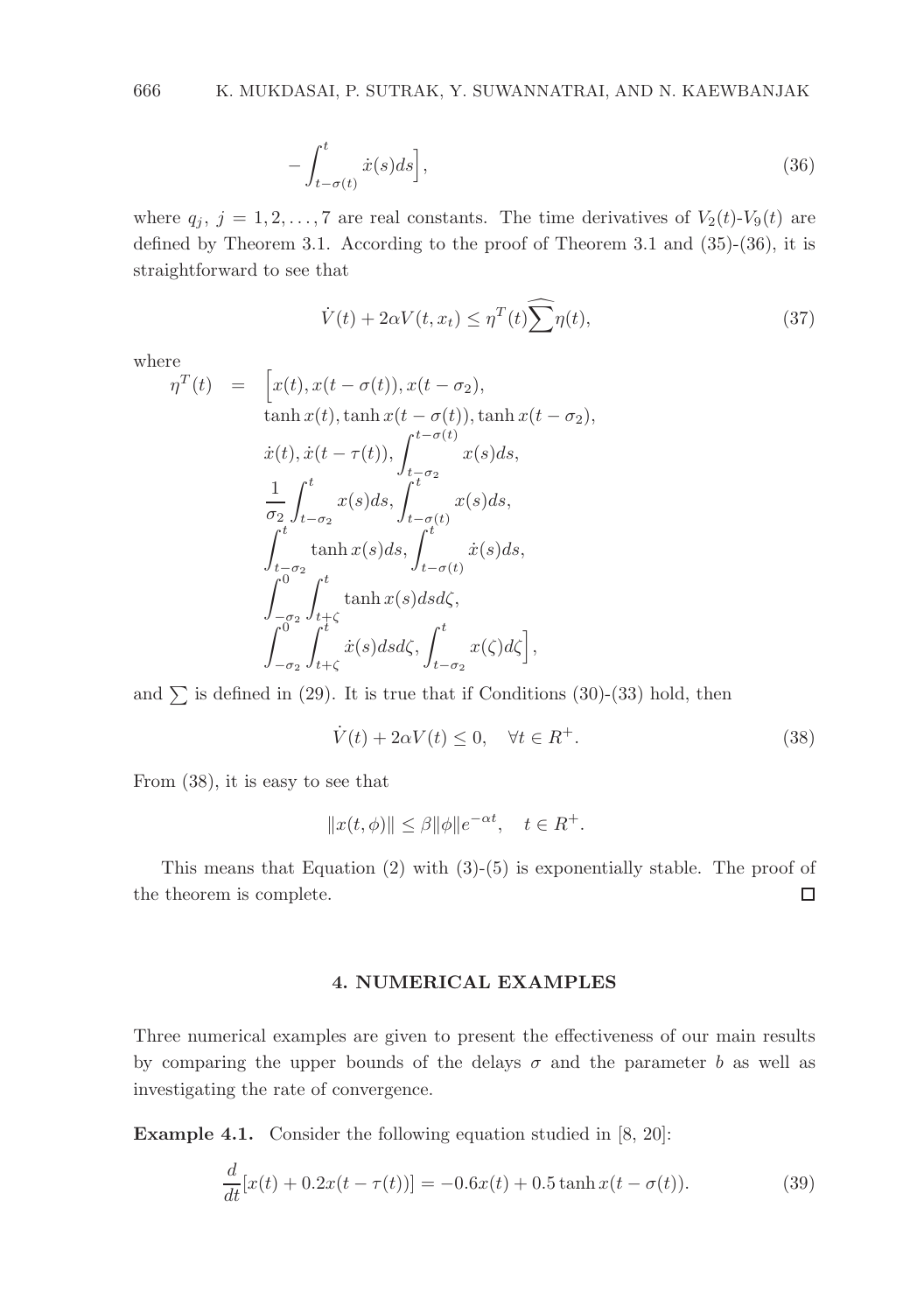when  $\tau(t) = \frac{\sin^2(t)}{10}$  and  $\sigma_d = 0.2$ . By solving the linear matrix inequalities (11)-(14), the maximum upper bounds  $\sigma_2$  for exponential stability of this example are listed in the comparison in Table 1, for different values of  $\alpha$ . We obtain that our results in Theorem 3.1-3.2 are much less conservative than those obtained in [8, 20].

| <b>Methods</b>                   | $\alpha = 0.0038$   | $\alpha = 0.02$ | $\alpha = 0.028$ |
|----------------------------------|---------------------|-----------------|------------------|
| Chen, et al. $(2011)$ [8]        | infeasible          | infeasible      | infeasible       |
| Keadnarmol, et al. $(2014)$ [20] | 7.5231              | 0.5234          | 0.0321           |
| Theorem 3.2                      | 10.0061             | 1.8978          | 1.3544           |
| Theorem 3.1                      | $3.5 \times 10^{3}$ | 564.9979        | 448.9991         |

Table 1: The upper bounds of time delay  $\sigma(t)$  for Example 4.1

Example 4.2. Consider the following equation, which is considered in [2, 7, 8, 10, 13, 22, 20, 23, 27, 31, 35]:

$$
\frac{d}{dt}[x(t) + 0.35x(t - 0.5)] = -1.5x(t) + b \tanh x(t - 0.5). \tag{40}
$$

Table 2 lists the comparison of the upper bounds b for asymptotic stability ( $\alpha = 0$ ) and exponential stability ( $\alpha = 0.177$ ) of Equation (40) by different methods. We get from Table 2 that our result (Theorem 3.1-3.2) is better than other existing works.

**Example 4.3.** Consider the following equation in [7, 8, 22, 20, 23, 27, 29, 31, 35]:

$$
\frac{d}{dt}[x(t) + 0.2x(t - 0.1)] = -0.6x(t) + 0.3\tanh x(t - \sigma_2).
$$
\n(41)

Table 3 lists the comparison of the upper bounds delay for asymptotic stability ( $\alpha = 0$ ) and exponential stability ( $\alpha = 0.0038$ ) of (41) by different methods. It is clear that our result (Theorem 3.1) are significantly better than some existing criteria.

## 5. CONCLUSIONS

Two model transformations were constructed to study the delay-dependent exponential stability criteria for CNDE with time-varying delays in this paper. By employing mixed integral inequalities, mixed utilization of zero equations and new Lyapunov-Krasovskii functional, the proposed exponential stability criteria have been formulated in the form of LMIs. Finally, three numerical examples are given to show that the proposed criteria are less conservative than some existing stability criteria.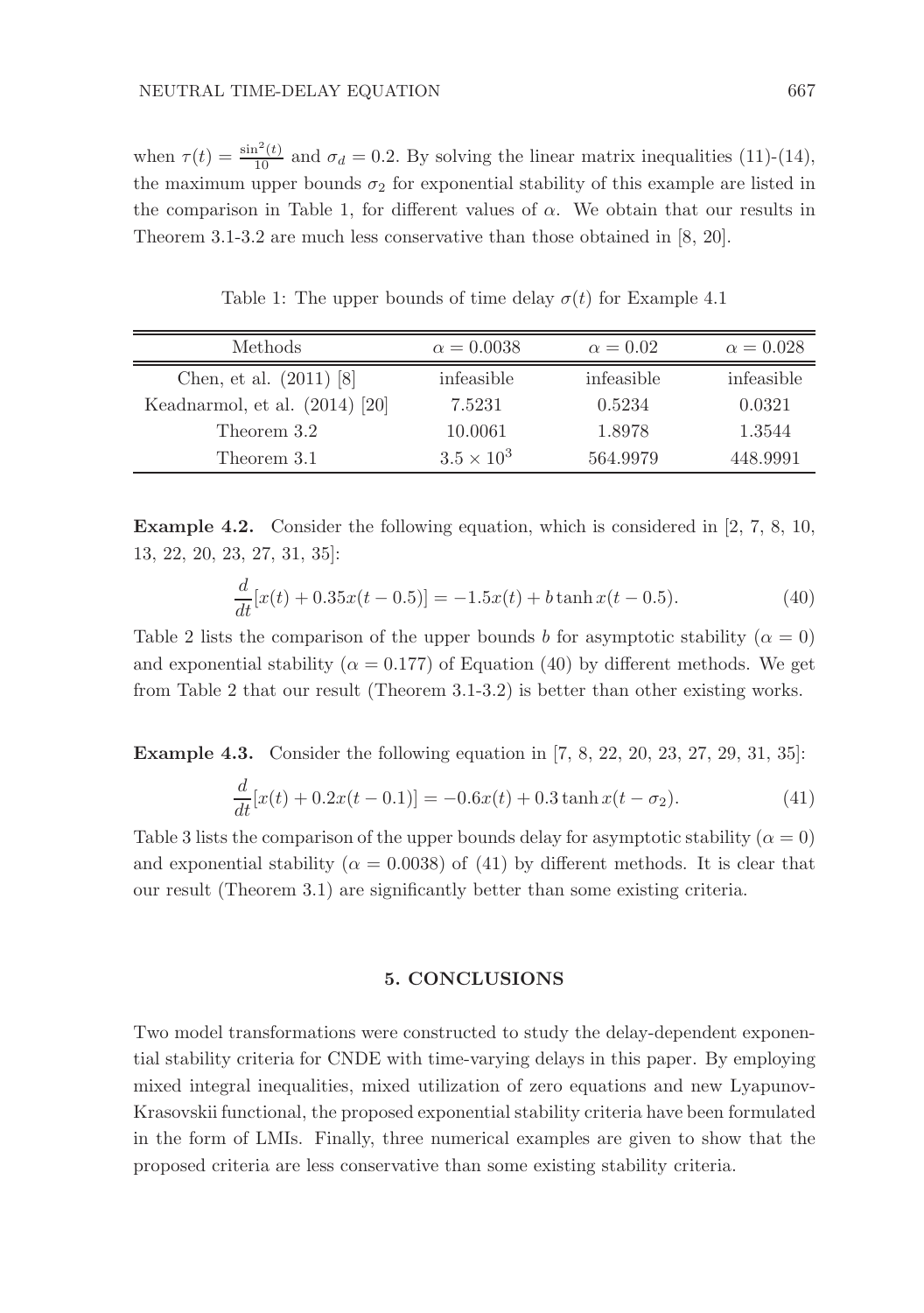| Methods                           | A.S. $(\alpha = 0)$ | E.S. ( $\alpha = 0.177$ ) |
|-----------------------------------|---------------------|---------------------------|
| $\sigma_2 = \tau_2 = 0.5$         | $\boldsymbol{b}$    | $\boldsymbol{b}$          |
| Agarwal, et al. $(2000)$ [2]      | 0.318               |                           |
| El-Morshedy, et al. $(2000)$ [13] | 0.424               |                           |
| Park, et al. (2008) [31]          | 0.422               |                           |
| Kwon, et al. (2008) [22]          | 1.49                |                           |
| Li $(2009)$ [23]                  | 0.699               | 0.722                     |
| Deng et al. $(2009)$ [10]         | 0.889               |                           |
| Nam, et al. (2009) [27]           | 1.405               |                           |
| Rojsiraphisal, et al. (2010) [35] | 1.405               | 0.478                     |
| Chen, et al. $(2011)$ [8]         | 1.346               |                           |
| Chen $(2012)$ [7]                 | 1.405               | 1.092                     |
| Keadnarmol, et al. $(2014)$ [20]  | 1.405               | 1.1089                    |
| Theorem 3.1                       | 1.4051              | 1.2686                    |
| Theorem 3.2                       | 2.5624              | 1.9744                    |

Table 2: Upper bounds of b for Example 4.2 when  $\gamma = 0.5$ .

Table 3: Upper bounds of  $\sigma_2$  for Example 4.3 when  $\gamma = 0.05$ .

| Methods                           | A.S. $(\alpha = 0)$   | E.S. ( $\alpha = 0.0038$ ) |
|-----------------------------------|-----------------------|----------------------------|
| $\tau_2 = 0.1$                    | $\sigma_2$            | $\sigma_2$                 |
| Park $(2004)$ [29]                | 0.444                 |                            |
| Park, et al. (2008) [31]          | 1.90                  |                            |
| Kwon, et al. (2008) [22]          | 10 <sup>7</sup>       |                            |
| Li $(2009)$ [23]                  | 2.07                  |                            |
| Nam, et al.t (2009) [27]          | 2.32                  |                            |
| Rojsiraphisal, et al. (2010) [35] | 2.32                  | 1.947                      |
| Chen, et al. $(2011)$ [8]         | $10^{21}$             |                            |
| Chen $(2012)$ [7]                 | $1.34 \times 10^{21}$ | 175.289                    |
| Theorem 3.1                       | 139.7466              | 132.7331                   |

## ACKNOWLEDGMENT

This work was supported by the Faculty of Science at Sriracha, Kasetsart University Sriracha Campus, Thailand (Grant number P003/2018), Research and Academic Affairs Promotion Fund, Faculty of Science, Khon Kaen University, Fiscal year 2019 and National Research Council of Thailand and Khon Kaen University, Thailand (Grant number 6200069).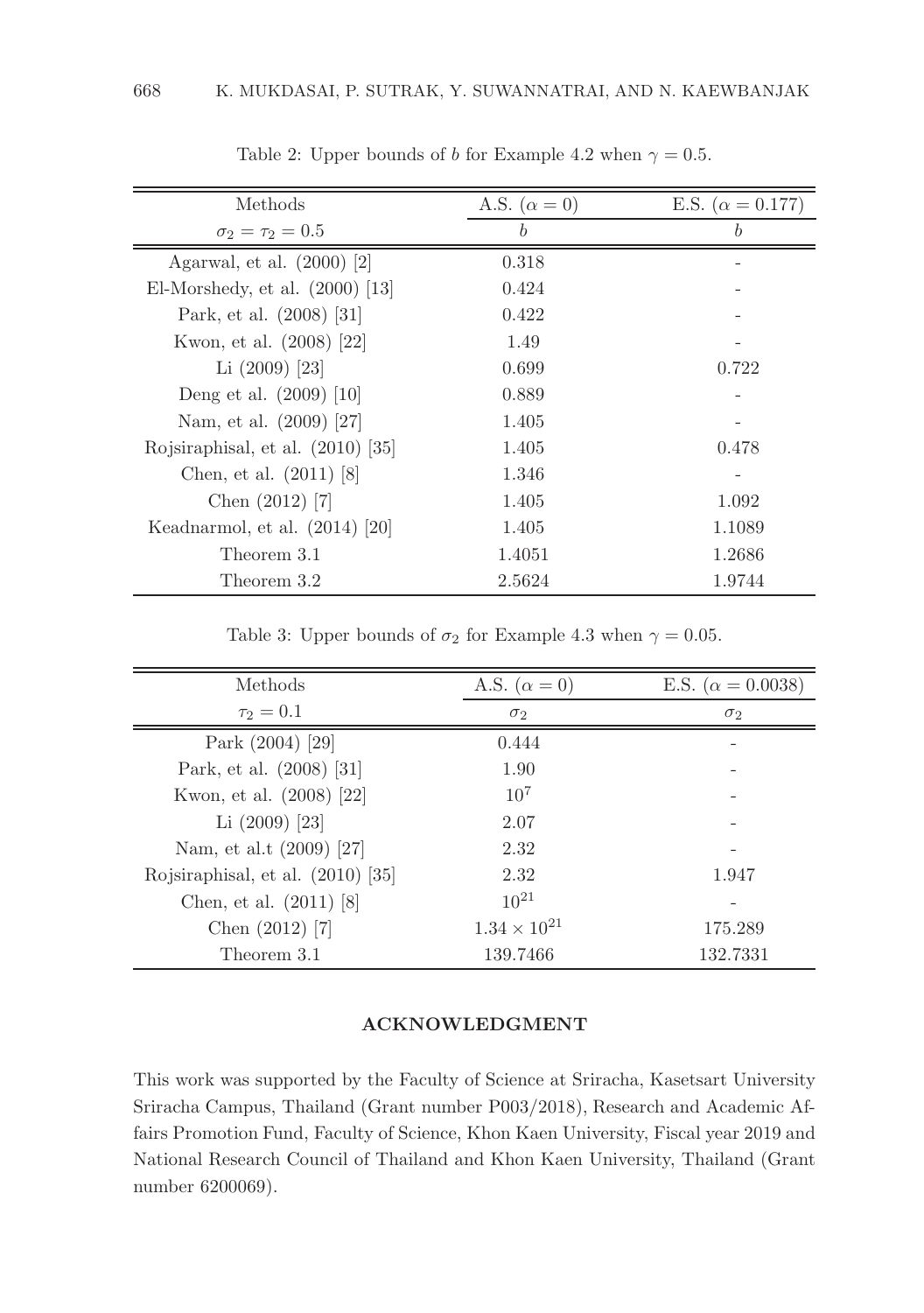### REFERENCES

- [1] B.T. Cui, M.G. Hua, Robust passive control for uncertain discrete-time system with time-varying delays, *Chaos Solitons Fractals*,  $29(2)$  (2006), 331-341. DOI : 10.1016/j.chaos.2005.08.039.
- [2] R.P. Agarwal and S.R. Grace, Asymptotic stability of certain neutral differential equations, *Math. Comput. Model.*,  $31$  (2000), 9-15.
- [3] P.J. Antsaklis and A.N. Michel, A Linear Systems Primer (Berlin: Birkhäuser, 2007).
- [4] S. Boyd, L.E. Ghaou, E. Feron and V. Balakrishnan, Linear Matrix Inequalities in Control Theory Studies in Applied Mathematics (Philadelphia: SIAM, 1994).
- [5] P. Balasubramaniam, R. Krishnasamy, R. Rakkiyappan, Delay-dependent stability of neutral systems with time-varying delays using delay-decomposition approach, Applied Mathematical Modelling, 36 (2012), 2253-2261.
- [6] G. Calcev, R. Gorez and M. De Neyer, Passivity approach to fuzzy control systems, Automatica, 34(3) (1998), 339-344.
- [7] H. Chen, Some improved criteria on exponential stability of neutral differential equation, Adv. Difference Equ.,  $170$  (2012), 9 pages.
- [8] H. Chen and X. Meng, An improved exponential stability criterion for a class of neutral delayed differential equations, Appl. Math. Lett., 24 (2011), 1763-1767.
- [9] L.O. Chua, Passivity and complexity, IEEE Trans. Circuits Syst. I., 46(1) (1999), 71-82.
- [10] S. Deng, X. Liao and S. Guo, Asymptotic stability analysis of certain neutral differential equations: a descriptor system approach, Math. Comput. Simulation, 71 (2009), 4297-4308.
- [11] Y. Du, S. Zhong, J. Xu and N. Zhou, Delay-dependent exponential passivity of uncertain cellular neural networks with discrete and distributed time-varying delays, ISA Transactions, 56 (2015), 1-7.
- [12] Y. Du, S. Zhong, N. Zhou, L. Nie and W. Wang, Exponential passivity of BAM neural networks with time-varying delays, Appl. Math. Comput., 221 (2013), 727-740.
- [13] H. A. El-Morshedy and K. Gopalsamy, Nonoscillation, oscillation and convergence of a class of neutral equations, Nonlinear Anal., 40 (2000), 173-183.
- [14] E. Fridman, New Lyapunov-Krasovskii functionals for stability of linear retarded and neutral type systems, Systems Control Lett., 43 (2001), 309-319.
- [15] K. Gu, V.L. Kharitonov and J. Chen, Stability of time-delay systems (Berlin: Birkhäuser, 2003).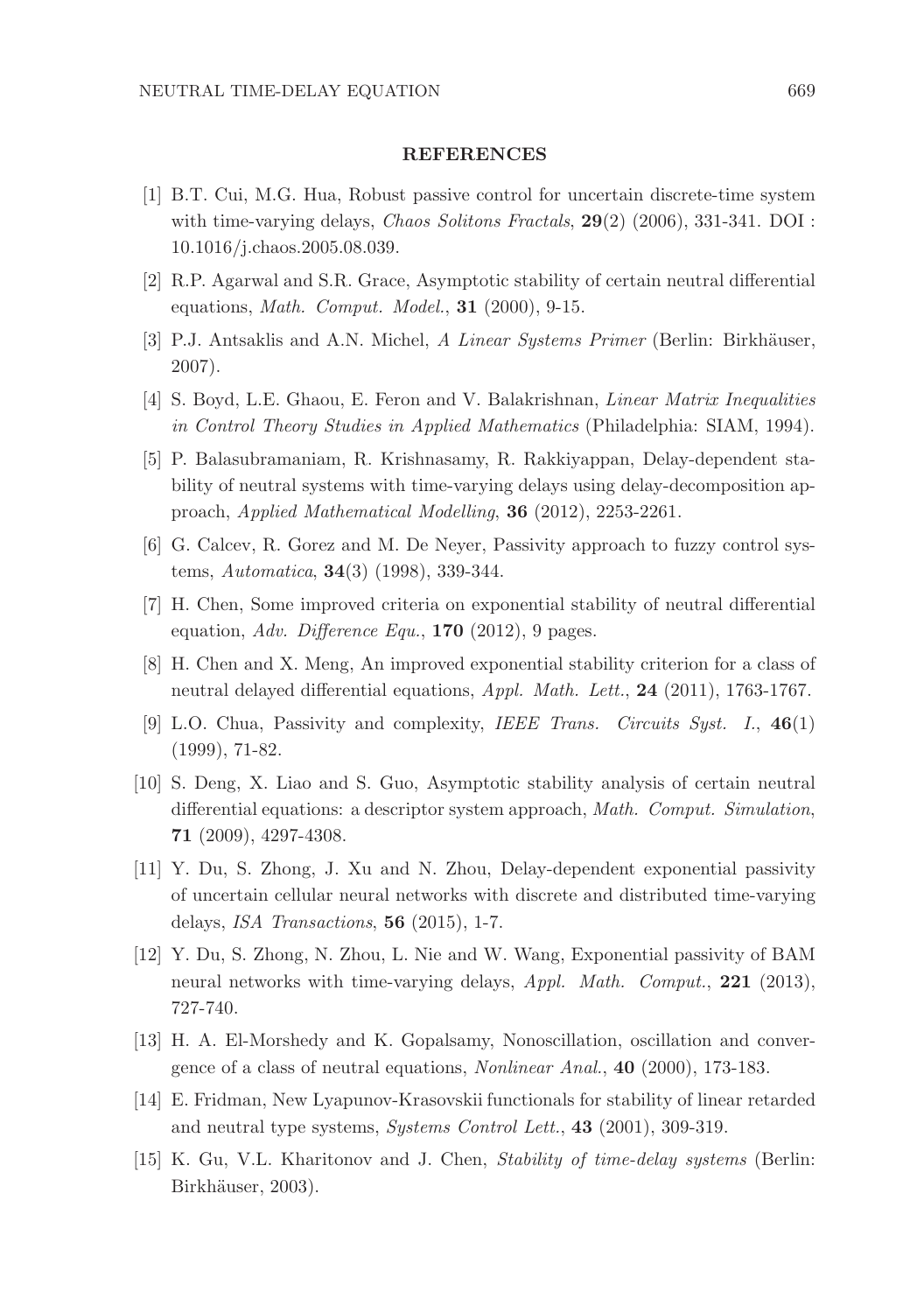- [16] J.K. Hale and S.M. Verduyn Lunel, Introduction to Functional Differential Equations (New York: Springer, 1993).
- [17] Q.L. Han, A descriptor system approach to robust stability of uncertain neutral systems with discrete and distributed delays, Automatica, 40(10) (2004), 1791-1796.
- [18] Hong-Bing Zeng, Ju H. Park and Hao Shen, Robust passivity analysis of neural networks with discrete and distributed delays, Neurocomputing, 149 (2015), 1092-1097.
- [19] X. Jiang and Q.L. Han, On  $H_{\infty}$  control for linear systems with interval timevarying delay, Automatica, 41 (2005), 2099-2106.
- [20] P. Keadnarmol and T. Rojsiraphisal, Globally exponential stability of a certain neutral differential equation with time-varying delays, Adv. Difference Equ., 32 (2014), 10 pages.
- [21] O.M. Kwon and J.H. Park, Exponential stability of uncertain dynamic systems including state delay, Appl. Math. Lett., 19 (2006), 901-907.
- [22] O.M. Kwon and J.H. Park, On improved delay-dependent stability criterion of certain neutral differential equations, Appl. Math. Comput., 199 (2008), 385- 391.
- [23] X. Li, Global exponential stability for a class of neural networks, Appl. Math. Lett., **22** (2009), 1235-1239.
- [24] Y. Li, S. Zhong, J. Cheng, K. Shi and J. Ren, New passivity criteria for uncertain neural networks with time-varying delay, Neurocomputing, 171 (2016), 1003- 1012.
- [25] Z.W. Liu and H.G. Zhang, Delay-dependent stability for systems with fastvarying neutral-type delays via a PTVD compensation, Acta Automatica Sinica, 36(1) (2010), 147-152.
- [26] X. Lou and B. Cui, Passivity analysis of integro-differential neural networks with time-varying delays, Neurocomputing, 70 (2007), 1071-1078.
- [27] P.T. Nam and V.N. Phat, An improved stability criterion for a class of neutral differential equations,  $Appl. Math. Let t., 22 (2009), 31-35.$
- [28] J.H. Park, Delay-dependent criterion for asymptotic stability of a class of neutral equations, Appl. Math. Lett., 17 (2004), 1203-1206.
- [29] J.H. Park, Delay-dependent criterion for guaranteed cost control of neutral delay systems, J. Optim. Theory Appl., 124 (2005), 491-502.
- [30] P.G. Park, J.W. Ko and C.K. Jeong, Reciprocally convex approach to stability of systems with time-varying delays, Automatica, 47 (2011), 235-238.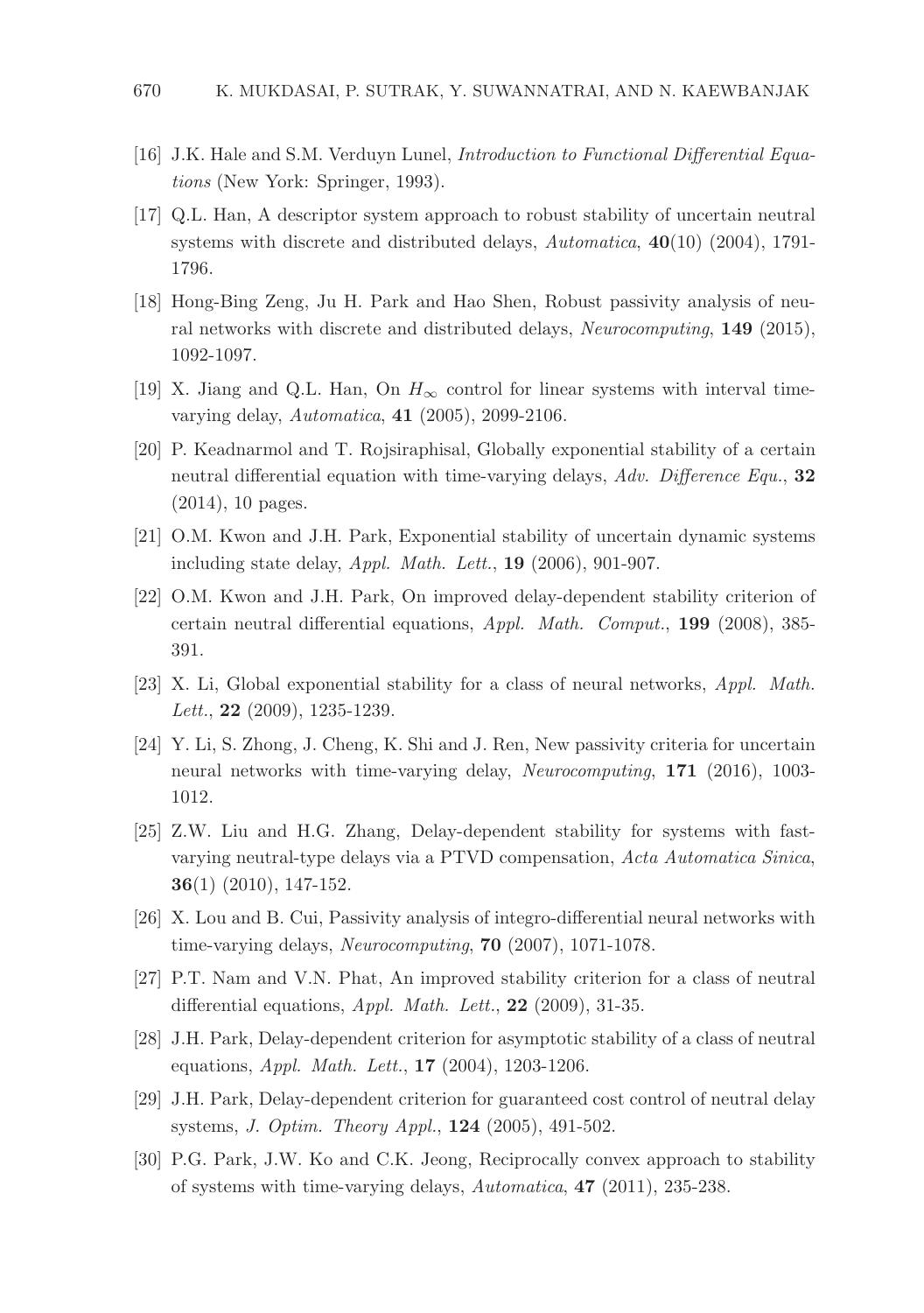- [31] J.H. Park and O.M. Kwon, Stability analysis of certain nonlinear differential equation, Chaos Solitons Fractals, 27 (2008), 450-453.
- [32] C. Peng and M.R. Fei, An improved result on the stability of uncertain T-S fuzzy systems with interval time-varying delay, Fuzzy Sets and Systems, 212 (2013), 97-109.
- [33] C. Peng and Y.C. Tian, Delay-dependent robust  $H_{\infty}$  control for uncertain systems with time-varying delay, Information Sciences, 179 (2009), 3187-3197.
- [34] S. Pinjai and K. Mukdasai, New delay-dependent robust exponential stability criteria of LPD neutral systems with mixed time-varying delays and nonlinear perturbations, J. Appl. Math., 2013 (2013) Article ID 268905, 18 pages.
- [35] T. Rojsiraphisal and P. Niamsup, Exponential stability of certain neutral differential equations, *Appl. Math. Lett.*, **17** (2010), 3875-3880.
- [36] A. Seuret, F. Gouaisbaut, Wirtinger-based integral inequality: application to time-delay system, Automatica, 49(9) (2013), 2860-2866.
- [37] J. Sun, G. P. Liu, J. Chen, D. Rees, Improved delay-range-dependent stability criteria for linear systems with time-varying delays,  $Automatica$ , **46** (2010), 466-470.
- [38] P. Singkibud, K. Mukdasai, On robust stability for uncertain neutral systems with non-differentiable interval time-varying discrete delay and nonlinear perturbations. Asian-European Journal of Mathematics, 11(01) (2018), 1-29.
- [39] R. Samidurai, S. Rajavel, Q. Zhu, R. Raja and H. Zhou, Robust passivity analysis for neutral-type neural networks with mixed and leakage delays, Neurocomputing, 175 (2016), 635-643.
- [40] P. Singkibud, P. Niamsup and K. Mukdasai, Improved results on delay-rangedependent robust stability criteria of uncertain neutral systems with mixed interval time-varying delays, IAENG Int. J. Appl. Math.,  $47(2)$  (2017), 209-222.
- [41] Y. G. Sun and L. Wang, Note on asymptotic stability of a class of neutral differential equations,  $Appl. Math. Let t.$ , 19 (2006), 949-953.
- [42] L. Wang and Y. Shen, New results on passivity analysis of memristor-based neural networks with time-varying delays, Neurocomputing, 144 (2014), 208-214.
- [43] L. Xie and M. Fu, Passivity analysis and passification for uncertain signal processing systems, IEEE Trans. Signal Process., 46(9) (1998), 2394-2403.
- [44] L. Xiong, S. Zhong, and J. Tian, New robust stability condition for uncertain neutral systems with discrete and distributed delays, Chaos Solitons Fractals, 42(2) (2009), 1073-1079.